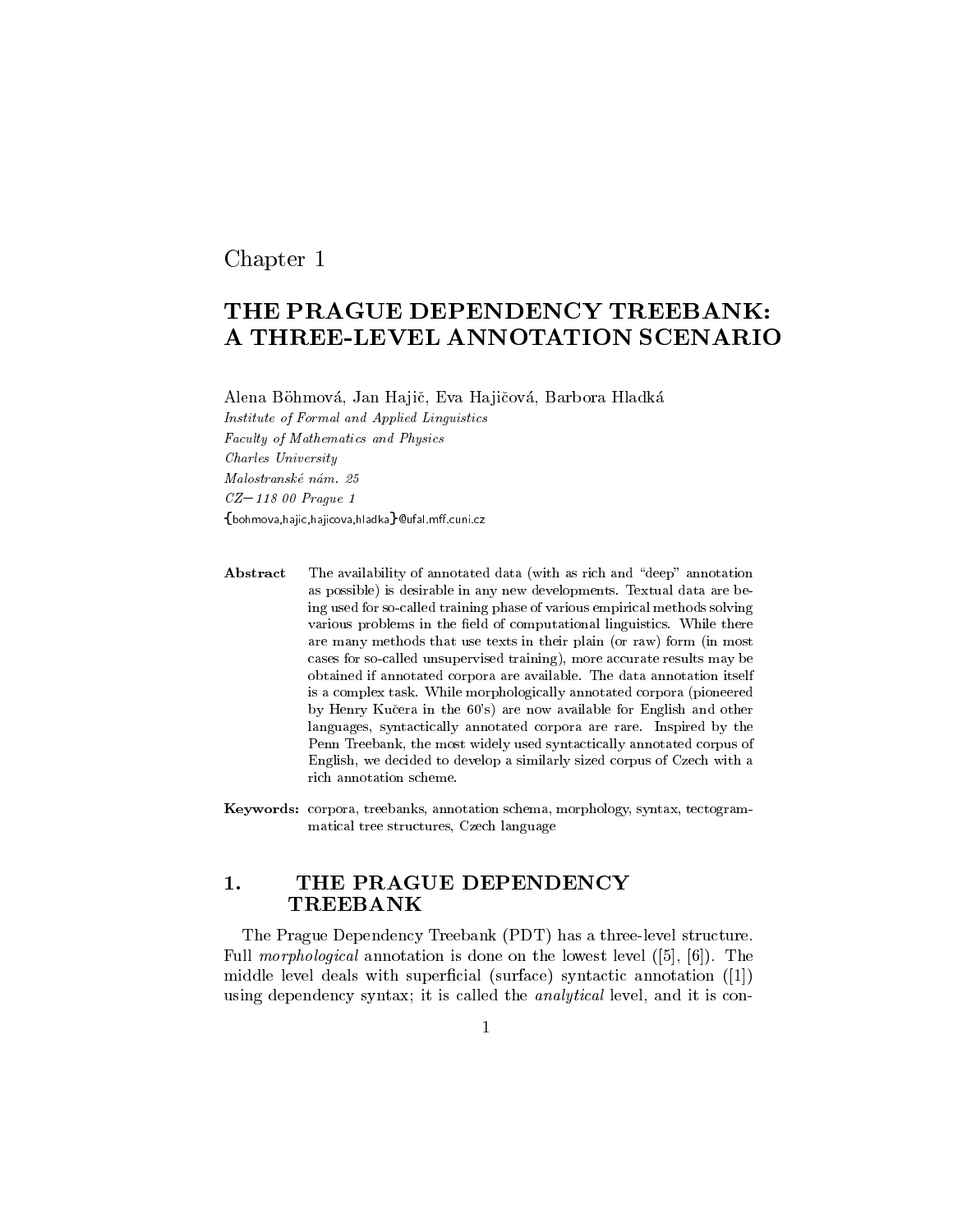ceptually close to the level of syntactic annotation used in the Penn Treebank ([16]). The highest level of annotation is the tectogrammatical level, or the level of linguistic meaning (based on the framework of Functional Generative Description, [21]).

The textual data used for the PDT task contain general newspaper articles (60%; including but not limited to politics, sports, culture, hobbies, etc.), economic news and analyses (20%), popular science magazines (20%), all selected from the Czech National Corpus (CNC, [4]). We annotate the same texts on all three levels, but the amount of annotated material decreases with the complexity of the levels<sup>-</sup>, from about 1.8 mil. tokens on the morphological level to about 1 mil. tokens on the tectogrammatical level. SGML markup is used throughout as the data interchange format<sup>2</sup>.

The PDT is a long-term project (1996-2000, now extended to 2004) with two major phases. In the first phase, now completed, the first two levels of annotation have been completed and made available; also the specincation of the tectogrammatical level has been infished . During the second phase, the tectogrammatical annotation will be completed and released.

#### $2.$ MORPHOLOGICAL LEVEL

The morphological analysis of an isolated<sup>4</sup> word form produces a *lem* $ma<sup>+</sup>$  (or more in the case of a morphological ambiguity) and a combination of values of individual morphological categories. The combination of those values is called a morphological tag  $(MTaq)$ ; in other words, the list of possible MTags together with corresponding lemmas represents the output of the morphological analysis of the input word form. In a given context, just one pair  $(MTag, lemma)$  "fits in"; the context-sensitive process of selecting the fitting pair is called morphological annotation (if it is done manually) or morphological tagging (if it is automatically). In order to use the tags effectively in applications, and for uniformity, we also follow the usual practice and assign "lemmas" and appropriate "morphological" tags to punctuation.

<sup>3</sup>To the extent possible without the feedback of large scale annotation.

<sup>&</sup>lt;sup>1</sup>The decrease in the volume of the annotated material is dictated mostly by the technical considerations related to intended applications and current evaluation metrics.

 $^2$ Some annotation and processing tools do use a different format internally.

<sup>4</sup> I.e., regardless of context.

<sup>&</sup>lt;sup>5</sup>A lemma is an identifier of the underlying lexical unit, and it is usually represented by a word (string of characters) corresponding to a usual dictionary headword for readability (possibly complemented by a distinguishing number for homonymous or polysemous words).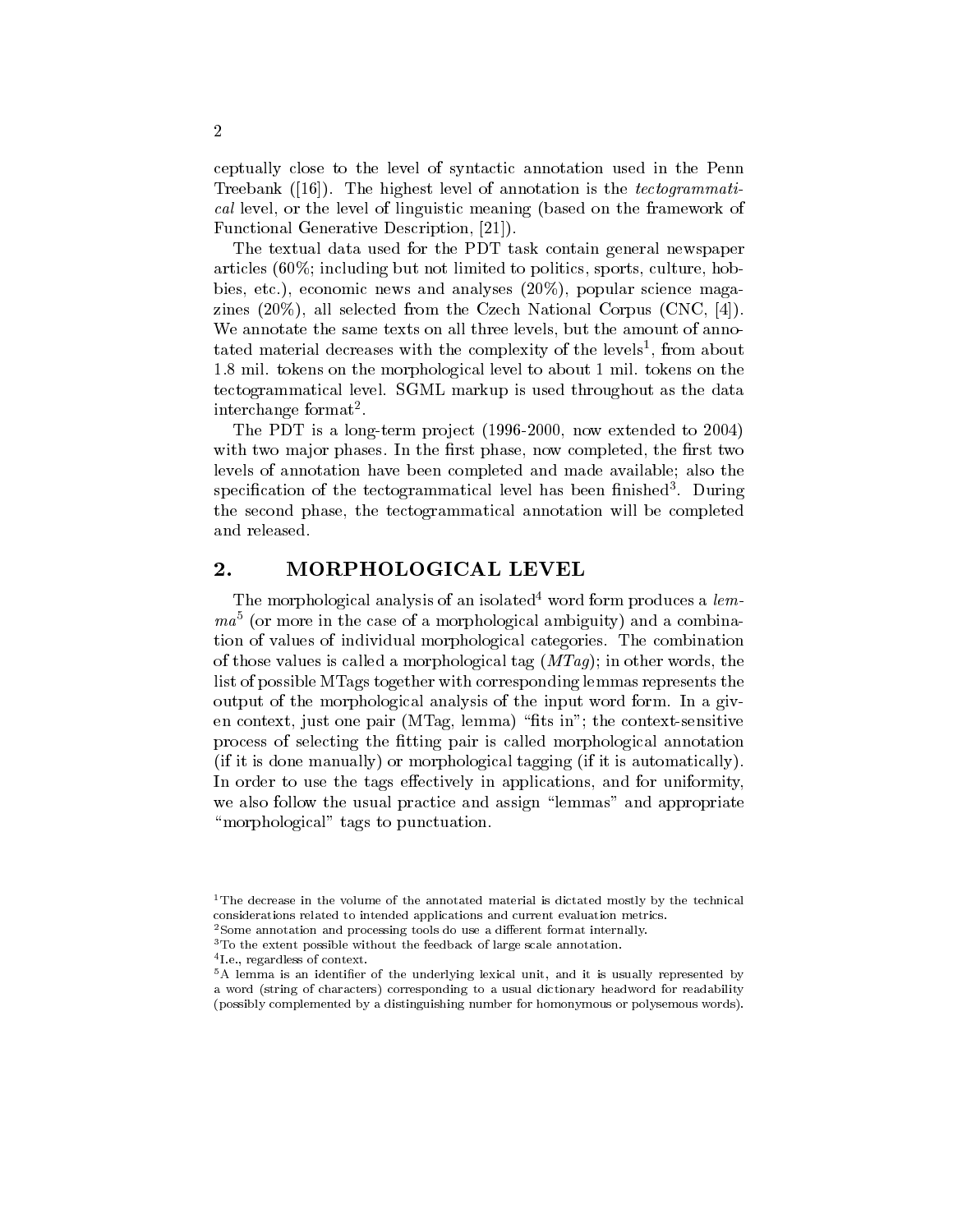Thus on the morphological level of the PDT, a MTag and a lemma are assigned to each token in the input data. The morphological annotation of the PDT has been done semi-automatically. It is a two-step process: first, the input text  $(Fig. 1.1)$  is processed automatically by the morphological analyzer ([6]), resulting in a list of possible (lemma, MTag) pairs for each input token (Fig 1.2, SGML markup <MMl>, <MMt>). Then, manual disambiguation yields the desired unique pair (Fig 1.3, SGML markup <1>, <t>). Currently, Czech MTags are defined as a concatenation of 15 morphological categories and each morphological category corresponds to precisely one position. For instance, the part of speech "sits" in the 1st position, gender in the 3rd, case in the 5th, etc. For example, the MTag NNFS6----- $A$ ---- represents a singular (S) feminine  $(F)$  general  $(N)$  noun  $(N)$  in the locative case  $(6)$ , without (negative) prefix (A) 6 . A detailed description of the positional MTag system is presented also in [6].

| $\leq$ s id="s/inf/j/1994/cmpr9410:001-p24s3"> unique sentence ID |                   |
|-------------------------------------------------------------------|-------------------|
| $\langle$ f cap $>$ Šance                                         | word form token   |
| $<$ f $>$ ie                                                      | word form token   |
| $\langle$ f $>$ přesto                                            | word form token   |
| $<$ f $>$ minimální                                               | word form token   |
| $<$ d $>$ .                                                       | punctuation token |

Figure 1.1 The SGML format of CNC illustrated by the Czech sentence Sance je přesto minimální [lit. The chance is nevertheless minimal].

A morphologically annotated corpus can then be used to train a tagger based on a probabilistic model (or another type of automatic tagger) which in turn can be used to automatically annotate large amounts of previously unseen (new) texts. Similar SGML markup is used there (Fig. 1.4, SGML markup  $\langle MD1 \rangle$ ,  $\langle MDt \rangle$ ).

### 2.1 ANNOTATION

The morphological level has been annotated by a separate team of annotators. The group (seven undergraduate students with either a computer science or linguistics background) proceeded in two separate phases. During the first phase - for each text to be annotated - two annotators independently chose the (lemma, MTag) pair from the list suggested by the morphological analyzer. The two versions of the same text were compared to each other, and then in the second phase another

 $6$ All other categories, such as person or tense, are irrelevant and denoted by a hyphen  $(-)$ .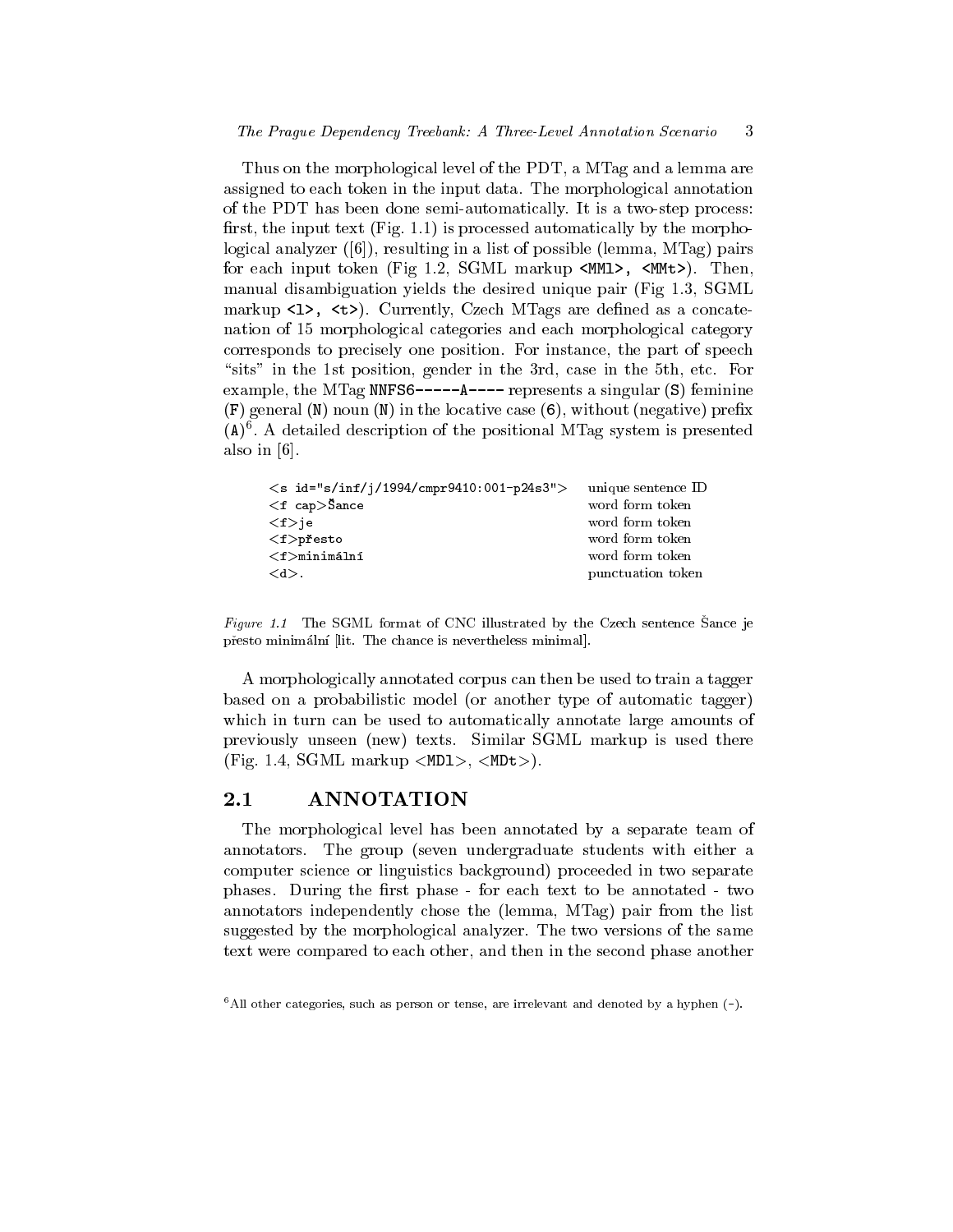```
<s id="s/inf/j/1994/cmpr9410:001-p24s3">
<f cap>Sance<MM1>sance<MMt>NNFP1-----A----<MMt>NNFP4-----A----
   <MMt>NNFP5-----A----<MMt>NNFS1-----A----<MMt>NNFS2-----A----
    <MMt>NNFS5-----A----
<f>je<MMl>být<MMt>VB-S---3P-AA---<MMl>on<MMt>PPNS4--3-------
   <MMt>PPXP4--3-------
<f>přesto<MMl>přesto<MMt>Dg-------1A----
<\!f\!>minimální<MM1>minimální<MMt>AAFP1----1A----
   <MMt >AAFP4----1A----<MMt >AAFP5----1A----<MMt >AAFS1----1A----
   <MMt>AAFS2----1A----<MMt>AAFS3----1A----<MMt>AAFS4----1A----
   <MMt > AAFS5----1A----<MMt > AAFS6----1A----<MMt > AAFS7----1A----
   \langle MMt \rangleAAIP1----1A----\langle MMt \rangleAAIP4----1A----\langle MMt \rangleAAIP5----1A----
   <MMt > AAIS1----1A----<MMt > AAIS4----1A----<MMt > AAIS5----1A----
   <MMt >AAMP1----1A----<MMt >AAMP4----1A----<MMt >AAMP5----1A----
   <MMt>AAMS1----1A----<MMt>AAMS5----1A----<MMt>AANP1----1A----
   <MMt>AANP4----1A----<MMt>AANP5----1A----<MMt>AANS1----1A----
    <MMt > AANS4----1A----<MMt > AANS5----1A----
\langle d \rangle. \langle MM1 \rangle. \langle MMt \rangleZ: -------------
```
*Figure 1.2* Input sentence (from Fig. 1.1) after automatic morphological analysis

```
<s id="s/inf/j/1994/cmpr9410:001-p24s3">
<f cap>Šance<1>šance<t>NNFS1-----A----
<f>je<l>být<t>VB-S---3P-AA---
\langle f \ranglepřesto\langle 1 \ranglepřesto\langle t \rangleDg-------1A----
<f>minimální<l>minimální<t>AAFS1----1A----
d > .1 > .52:--------------
```
Figure 1.3 Annotated input sentence (from Fig. 1.2), after manual disambiguation

```
<s id="s/inf/j/1994/cmpr9410:001-p24s3">
<f cap>Šance<MD1>šance<MDt>NNFS1-----A----
<f >je<MDl >být<MDt >VB-S---3P-AA---
\langle f \ranglepřesto\langle MDL \ranglepřesto\langle MDt \rangleDg-------1A----
<f>minimální<MDl>minimální<MDt>AANS1----1A----
<d>.<MD1>.<MDt>Z:------------
```
Figure 1.4 Tagged input sentence (from Fig. 1.1), with "automatic" tags

annotator resolved the differences between them. Six of the seven students were the "first phase" annotators and only one was the "second phase" were annotator-arbiter, with the hope of consistent tag assignment throughout the corpus.

In order to make the annotation of texts more human-friendly (and less error-prone), a special purpose tool has been developed. The tool

 $\overline{4}$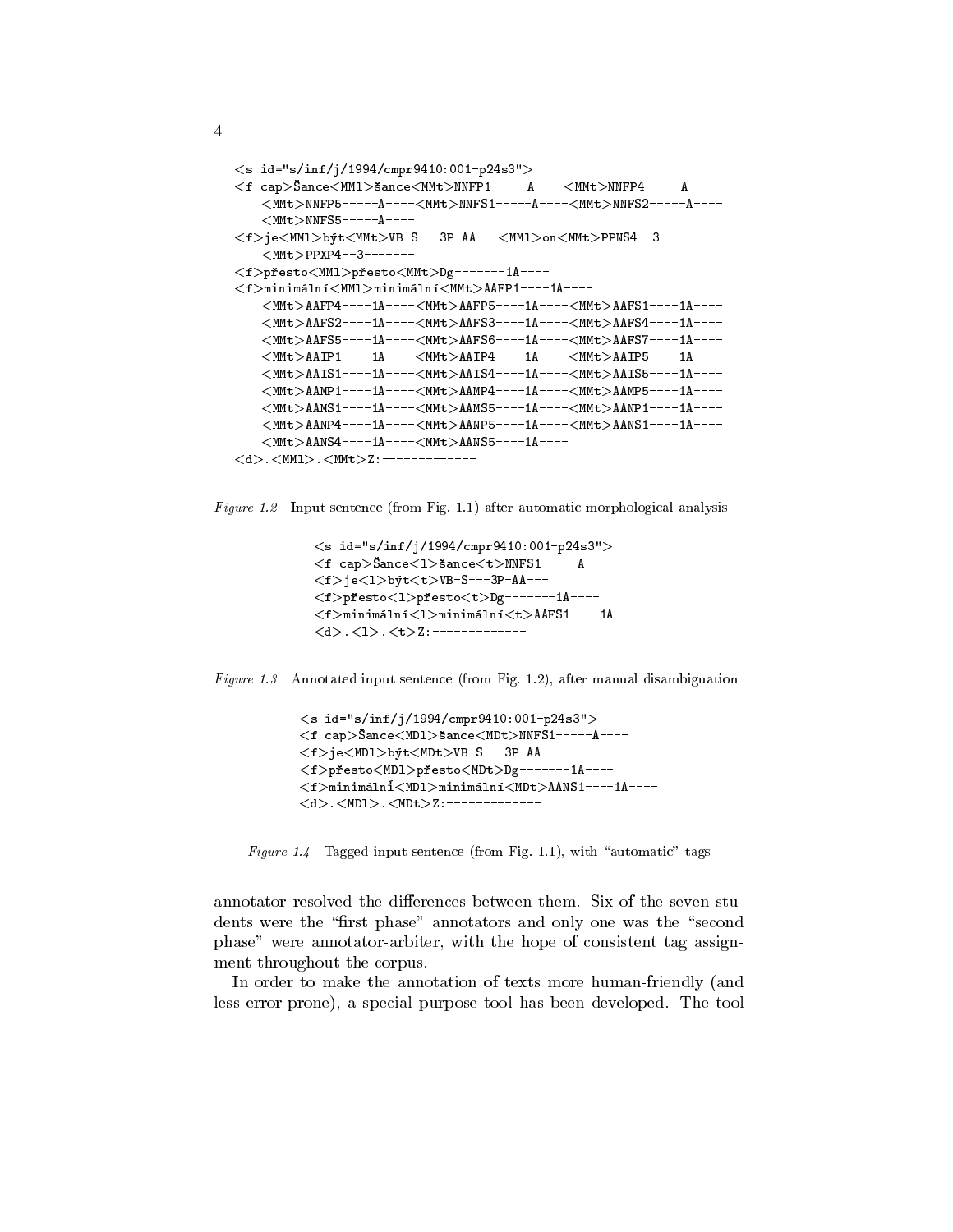was first implemented under Linux and then reimplemented for the MS Windows platform.

The input text contained about 56% ambiguous tokens at the time of the annotation<sup>7</sup> . In line with the observations of others (most notably, [15]), we have found that about 4.9% of the input tokens were annotated differently by the two "first phase" annotators. Almost all the differences are caused by performance errors.

### 3.

The analytical (syntactic) level of annotation([1]) is the second (middle) level of the overall annotation scheme. We have chosen the dependency structure to represent the (surface) syntactic relations within a sentence; no "phrase labels" are used. The dependency structure is based on a dependency relation (often referred to as the relation of determination, or mother/daughter, or head/modifier relation) between a governor and its dependent node (labeled by words) in a dependency tree.

The basic design principles of the analytical level (or ATS, for Analytical Tree Structures) are:

- (1) each word and each punctuation mark is represented by exactly one node,
- (2) no nodes are added (with the exception of a special "technical" auxiliary root node of the tree),
- (3) non-projectivity (i.e. crossing of edges) is allowed,
- (4) the result is a dependency tree, in which the edges (links) are explicitly labeled analytical (syntactic) tags  $(STags)$ ,
- (5) each node of the resulting analytical tree consists of three parts:
	- (a) the original word form,
	- (b) the morphological tag and lemma (which come from the morphological level, unchanged),
	- (c) the syntactic tag (STag as a label of the dependency link).

All possible values (STags) of the analytical function attribute (afun) are described in Table 1.A.1 in Appendix.

 $7$ The ambiguity level is largely determined by the morphological analyzer. As new words are being added to its dictionary, more ambiguity is introduced.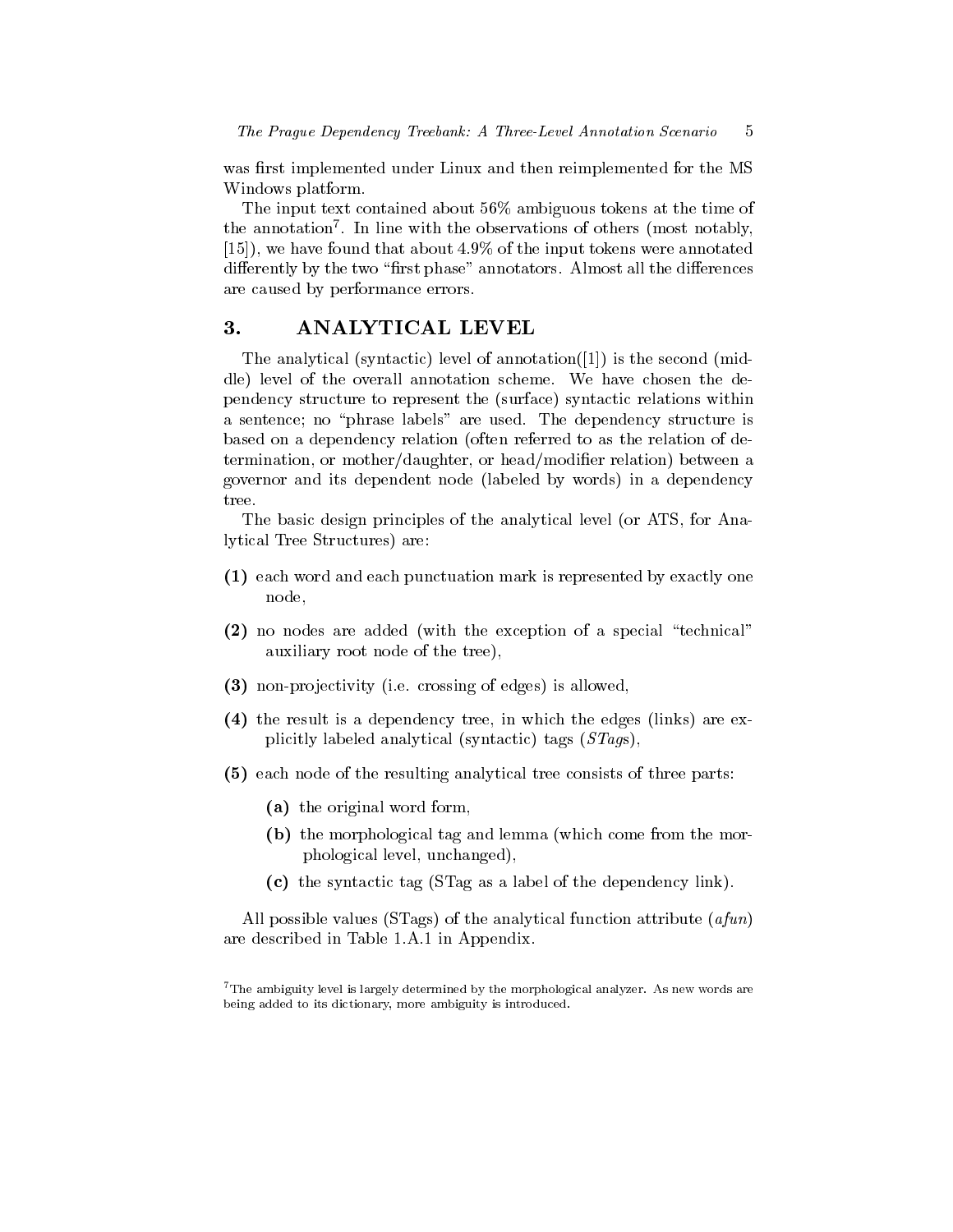The annotation rules ([1]) follow the traditional grammar books whenever possible, but are both extended (where no guidance has been found in such books) and modied (where the current grammars are inconsistent, for example).

Fig. 1.5 gives an example of the analytical-level annotation<sup>8</sup> of the sentence

 $(1)$  Do 15. května budou cestující platit dosud platným způsobem. Until May 15, passengers will pay using the current scheme.

The original word forms as well as the STags assigned to the analytical function node attributs are displayed. This example illustrates:

- the extra root node of the tree, with the number of the sentence within the file;
- **the handling of an analytical verb form (AuxV** budou + infinitive platit);
- the fact that the verb is the governing node of the whole sen- $\blacksquare$ tence (or of every clause in compound sentences), as opposed to the complex subject-complex predicate distinction made even in the otherwise dependency-oriented traditional grammars of Czech, such as ([22]);
- an attachment of a manner-type adverbial to an analytical verb  $\blacksquare$ form;
- the handling of a date;  $\blacksquare$
- prepositional phrase structure (preposition as the governor);

and, of course, all the analytical functions at these nodes.

Figure 1.6 illustrates the SGML format of the PDT with both the morphological and analytical levels marked. The morphological level markup  $\langle 1 \rangle$ ,  $\langle t \rangle$  is described above in Sect. 2.; the analytical level markup  $\langle A \rangle$ ,  $\langle r \rangle$  and  $\langle g \rangle$  denotes the Stag (analytical function), the token numerical ID (based on the surface word order within the sentence) and the numerical ID of its governing token, respectively.

The annotation process was viewed as (an interative) process where the rules for annotation were constructed based on the evidence found in

<sup>&</sup>lt;sup>8</sup>Please note that for technical reasons, analytical functions are part of the dependent node label, even though they refer to the dependency link as a whole.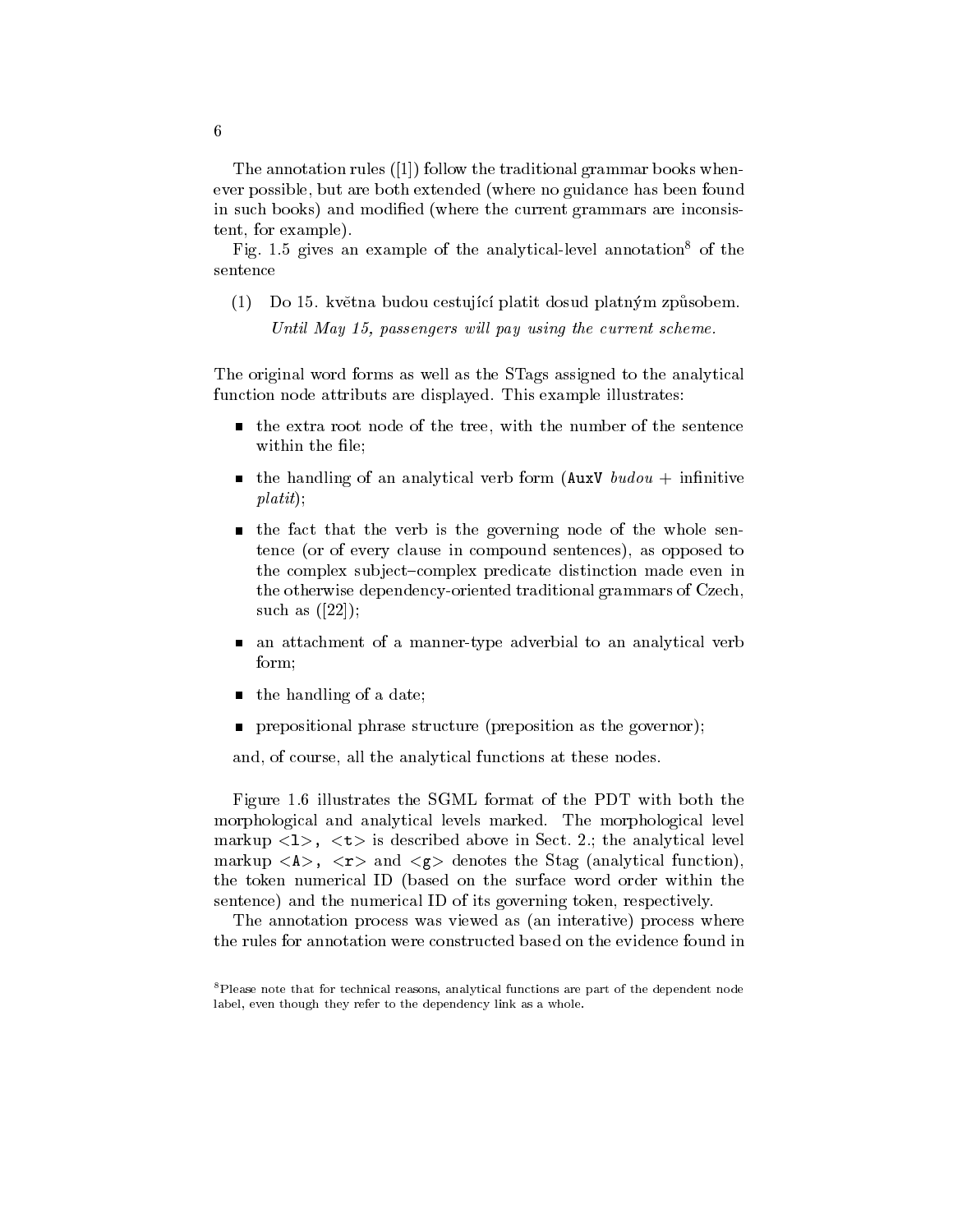

Figure 1.5 Analytical level annotation of sentence  $(1)$ 

```
<\!\!f\;\;{\tt cap}\!>\!D{\tt o}\!<\!1\!>\!d{\tt o}\!<\!t\!>\!RR\!-\!2\!-\!-\!-\!-\!-\!-\!-\!<\!A\!>\!Aux\!P\!<\!r\!>\!1\!<\!g\!>\!7\langle f \text{ num}>15\langle 1\rangle15\langle t\rangle C=-------<A\rangle A \text{tr} \langle r\rangle2\langle g\rangle4d > .1 > .52:-------------<A>AuxG<r>3<g>2
<f>května<l>květen<t>NNIS2-----A----<A>Adv<r>4<g>1
<f>budou<l>být<t>VB-P---3F-AA---<A>AuxV<r>><s>7
\langle f \ranglecestující\langle 1 \ranglecestující\langle t \rangleNNMP1-----A----\langle A \rangleSb \langle r \rangle6\langle g \rangle7
<f>platit<l>platit<t>Vf--------A----<A>Pred<r></>>>7<g>0
<f>dosud<l>dosud<t>Db-------------<A>Adv<r></>>>8<g>9
<f>platným<l>platný<t>AAIS7----1A----<A>Atr<r>><<br/>g>10
<f>způsobem<l>způsob<t>NNIS7-----A----<A>Adv<r>></>>10<g>7
d > .1 > .< t > 2:------------<A>AuxK<r>11<g>0
```
Figure 1.6 The SGML format of the morphologically and analytically annotated input sentence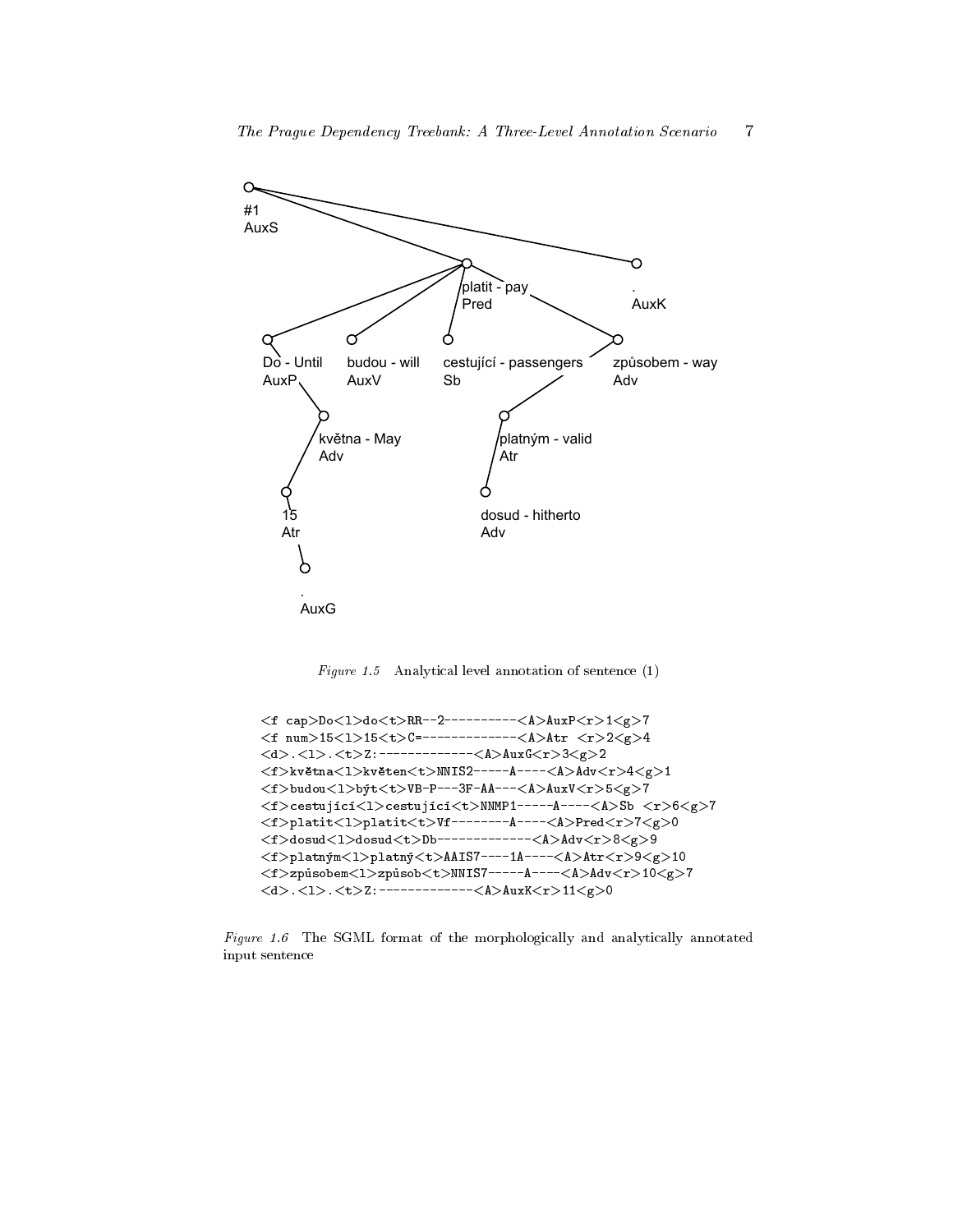$\iota$ ne data. Thus before the manual annotation began $\,$ , we explained the  $\,$ basic principles of annotation to the annotators, and asked them to use existing grammar books, most notably [22], an old, but still the most suitable and authoritative description of Czech syntax. It is based on a dependency framework, although there are some (easily identiable and replaceable) deviations. We were aware of the fact that there are many gaps in such a traditional grammar from the point of view of an explicit annotation: mainly, the requirement to have each input word represented by a node in the tree (a demand quite natural from the computational point of view) is largely not reflected in any human-oriented grammar description.

#### TREATMENT OF SPECIAL  $3.1$ PHENOMENA

We believe that the dependency structure we use is a very good formal representation for the central notion of a dependency theory, i.e. the determination relation. However, it is not simple to represent syntactic relations of another type (non-determinative, such as coordination and apposition) in a plain two-dimensional graph; therefore we have introduced some special conventions for that purpose. Fig. 1.7 illustrates a coordination of two members of a sentence (attributes in this case):

(2) V roce 1994 dochází k mírnému oživení světové ekonomiky a světového obchodu.

A weak rebound of the world's economy and world trade occurred in 1994.

The analytical function at the coordinated nodes now contains an Stag bearing a suffix  $\mathcal{L}$  co, which denotes coordinated nodes while still keeping the information about the true original Stag. As an additional rule, we have stated that all coordinated nodes must contain the same Stag (with the exception of elliptical constructions).

When a syntactically ambiguous sentence is being analyzed and the annotator is not able to decide on the preferred type of dependency (either an adverbial dependency, where a verb is a head, or an adnominal dependency with a noun as the head), and both readings are in fact

<sup>&</sup>lt;sup>9</sup>The manual annotation proper was started in November 1996 and finished in December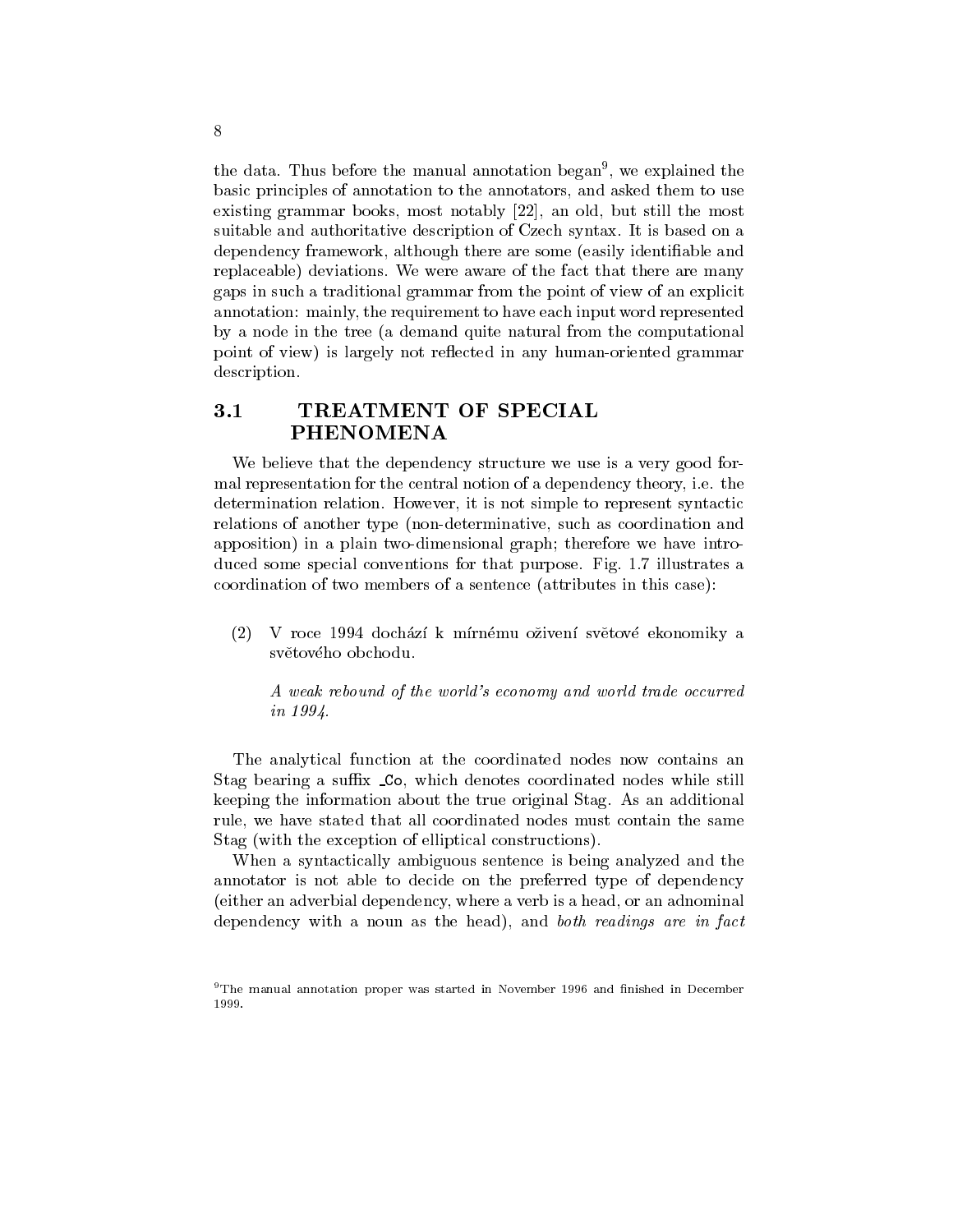

Figure 1.7 Example of coordination - sentence  $(2)$ ; lit. word translation used

 $plausible^{10}$ , "double" analytical functions (0bjAtr, AdvAtr) are used, see Examples  $(3)$  and  $(4)$ :

Moderní teorie o bytí říká, že bytí...  $(3)$ 

Modern theory of human beings says that human beings ...

 $(4)$ Napsal referát do vědeckého časopisu.

 $10$  As opposed to the case when simply there is not enough context to decide, or the annotator's "world knowledge" is insufficient to separate the two incompatible readings; in such a case, someone eventually has to decide just one of them.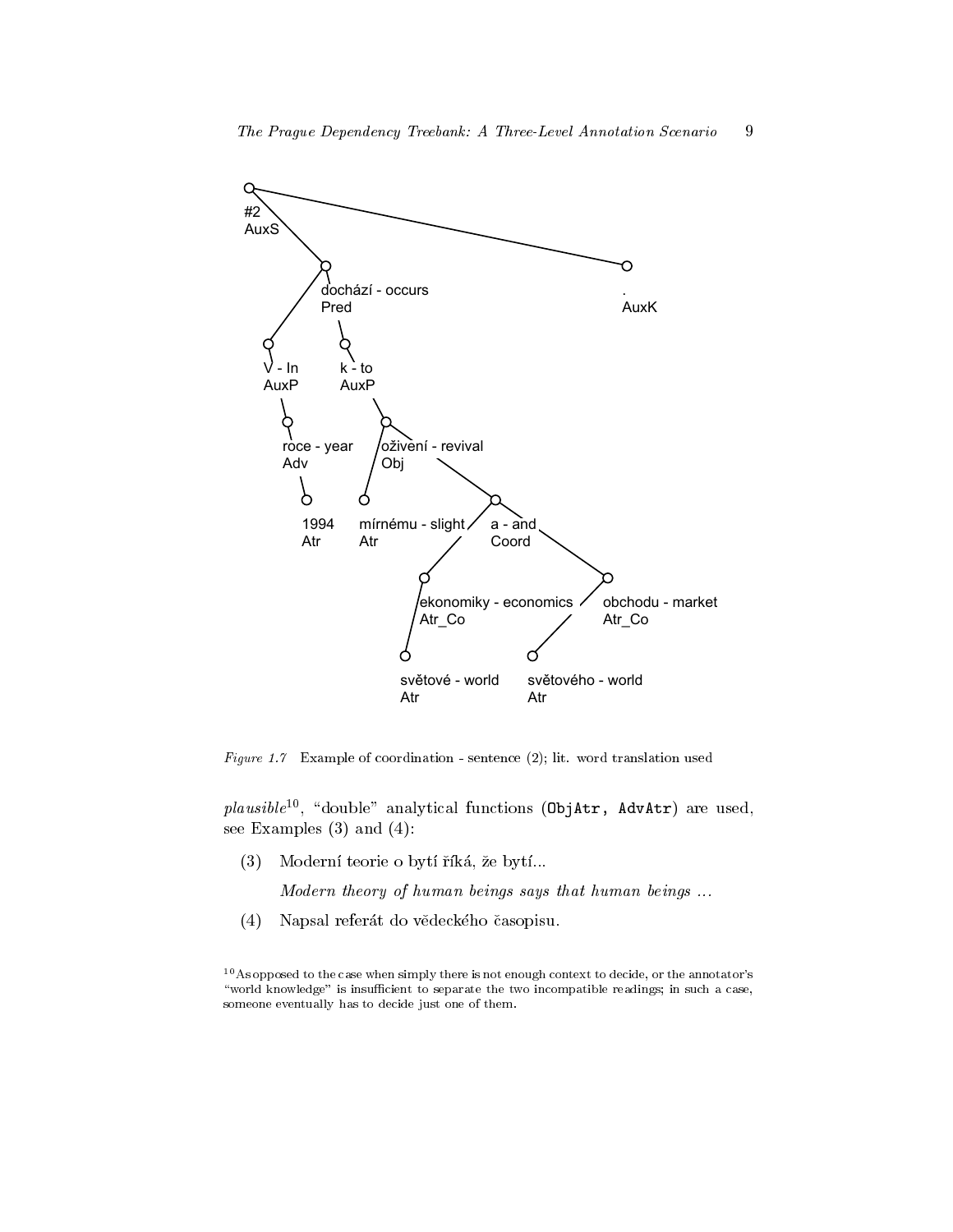#### He has written a paper for a scientific journal.

In (3) either the dependency pair  $\tilde{r}$   $\tilde{k}$  as  $\tilde{k}$  as a mother node) and o byti 'of human being' (daughter node with  $\mathsf{Obj}(\text{ect})$  function), or the pair teorie 'theory' (mother) and  $\sigma$  byti' of human being' (daughter with Attr(ibute) function) is present): here the "double" function  $\text{Ob} \text{istr}^{11}$  is applied. In Ex. (4) the same phenomenon occurs with the prepositional case do casopisu 'for a scientific journal', which will be labeled by the

The sentence

(5) Madarsk o a Slovensko ocekava stagnaci HDP, Polsko pokracujc růst.

Hungary and Slovakia expect the GDP to stay flat while Poland expects its continued growth.

and its analytical tree structure in Fig.1.8 illustrate a situation when no token can be found in the sentence to be the governor of `Poland' and 'growth' (i.e. the governor is deleted in the surface structure); in such a case we use the label ExD (extra dependency, denoting that the governor is actually missing) and point the dependency link towards a node that would normally govern the missing one. Even though in many sentences the missing node could easily be identied, we have decided not to add it at this level of annotation (thus sticking with the first and second basic principles of analytical level annotation) and deal with the problem properly at the third, tectogrammatical level.

A detailed description of the conventions used can be found in [1].

#### $3.2$ 3.2 TWO MODES OF ANNOTATION

At the beginning of the annotation effort the annotators were constructing the syntactic structure and deciding on the analytical functions at the tree nodes purely manually with only the help of "user-friendly" software with a graphical interface ([14]; see also Sect. 5.5). The only information they had at this stage was the textual form of the sentence itself, and a morphological analysis of each token (not disambiguated, however).

Later, after macro programming capabilities had been added to the annotation software, a set of (manually written) rules was used to preassign the analytical functions (STags) to a completed tree. The annotators first had to manually build the tree structure, then - at a press

 $11$ The order of the simple STags within the "double" Stag is not important.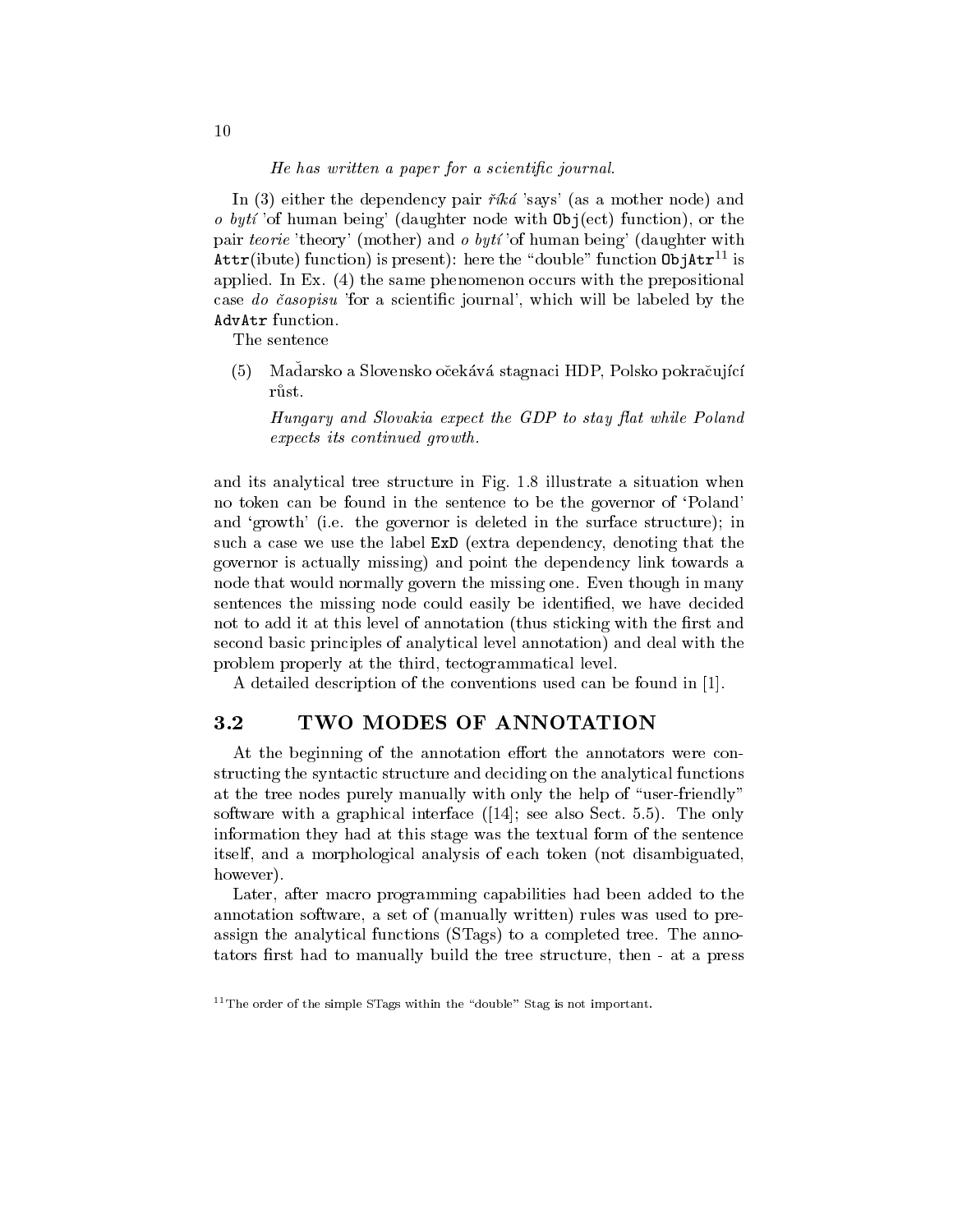

Figure 1.8 Example of ellipsis handling - sentence (5); lit. word translation used

of a button - the rules applied and populated the tree with possible STags achieving about 80% precision12 . The annotators then reviewed, inserted, selected and/or corrected the resulting STags.

Once enough data had been annotated, even more preprocessing was introduced. Collins' lexicalized stochastic parser ([2]) was adapted to suit the data structure and format and trained on 19126 analytically annotated Czech sentences, assigning 80% of dependencies correctly. Our adaptation ([7], [3]) consists mainly of determining the phrase structure from the dependency structure<sup>13</sup> and the phrase labels from morpholo $gy<sup>14</sup>$ , since Collins' parser works with labeled parse trees.

Using the parsing results in the later stages of the annotation effort, the annotators' task had changed: instead of building the tree structure from scratch, they were instructed to review the structure created by the parser, and correct it if necessary. The rest of the task remained unchanged; the analytical functions<sup>15</sup> were assigned by the manually written rules and checked by the annotators.

<sup>12</sup>About 10% of nodes have been left without any Stag, and about 5% of nodes got more than one Stag.

<sup>13</sup>Which is a non-trivial task since the dependency-to-bracketing mapping is one-to-many.

 $^{14}\mathrm{This}$  is also a non-trivial task given the rich inflectional morphology Czech enjoys, leading to data sparseness problems.

<sup>&</sup>lt;sup>15</sup> Analytical functions are not used nor produced by the adapted Collins' parser.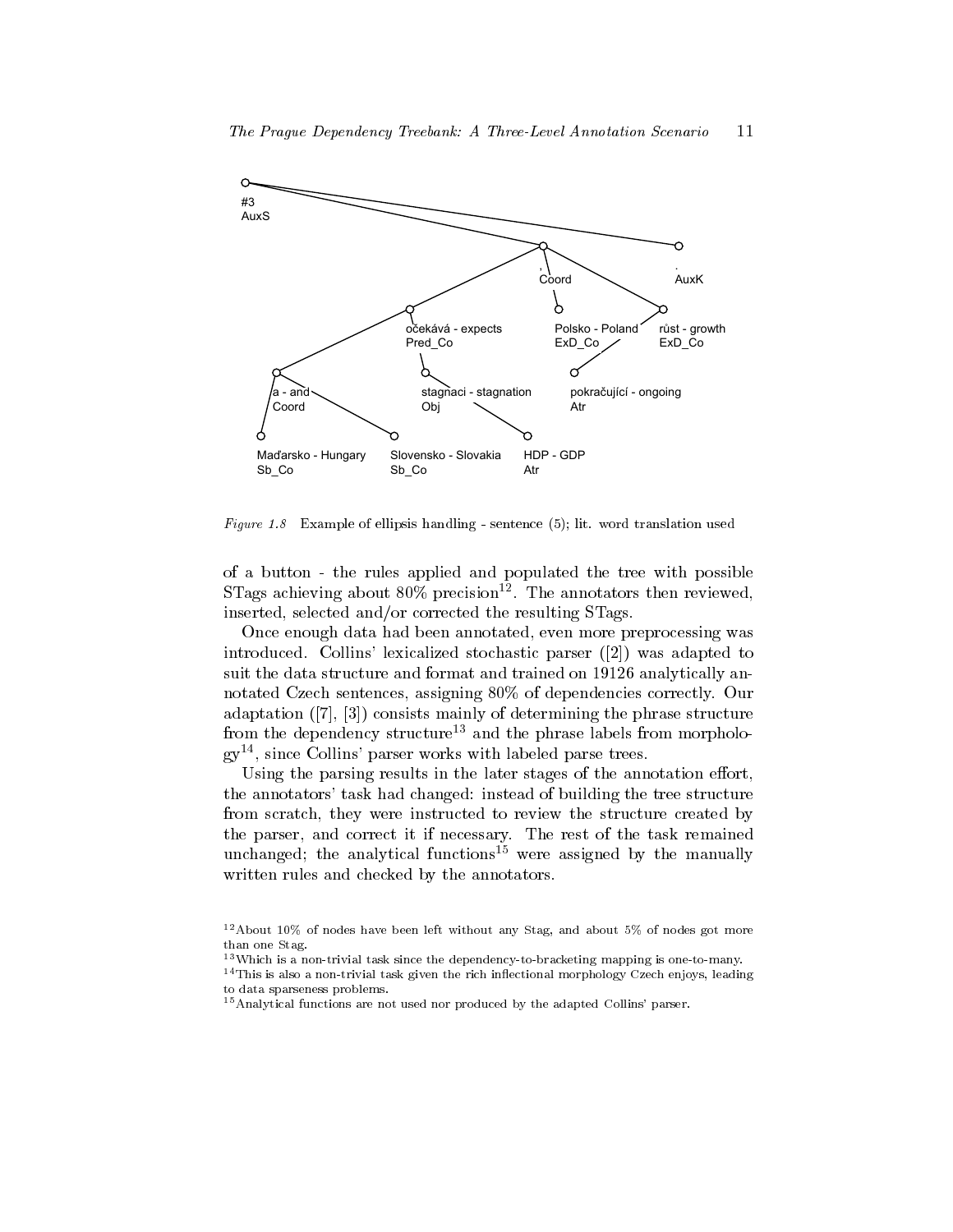- Fig. 1.9 presents the analytic tree structure for the sentence
- Ve svobodných celních zónách dnes pracují po celém světě čtyři  $(6)$ miliony lidí.

Today, four million people work off-shore all over the world.

which has been parsed correctly by the parser. At this sentence size, the parser's output is almost error-free. However, complicated, incomplete, coordinated, and/or partially ungrammatical sentences are unfortunately quite common in the treebank and are rarely parsed without an error. We have analyzed parsing results obtained on a randomly chosen set of 50 sentences, and found that 19 sentences were correctly assigned all the dependency links, 7 sentences contained one wrong dependency, and the rest required more than one intervention by the annotator.



Figure 1.9 Sentence (6) correctly parsed by Collins' statistical parser

12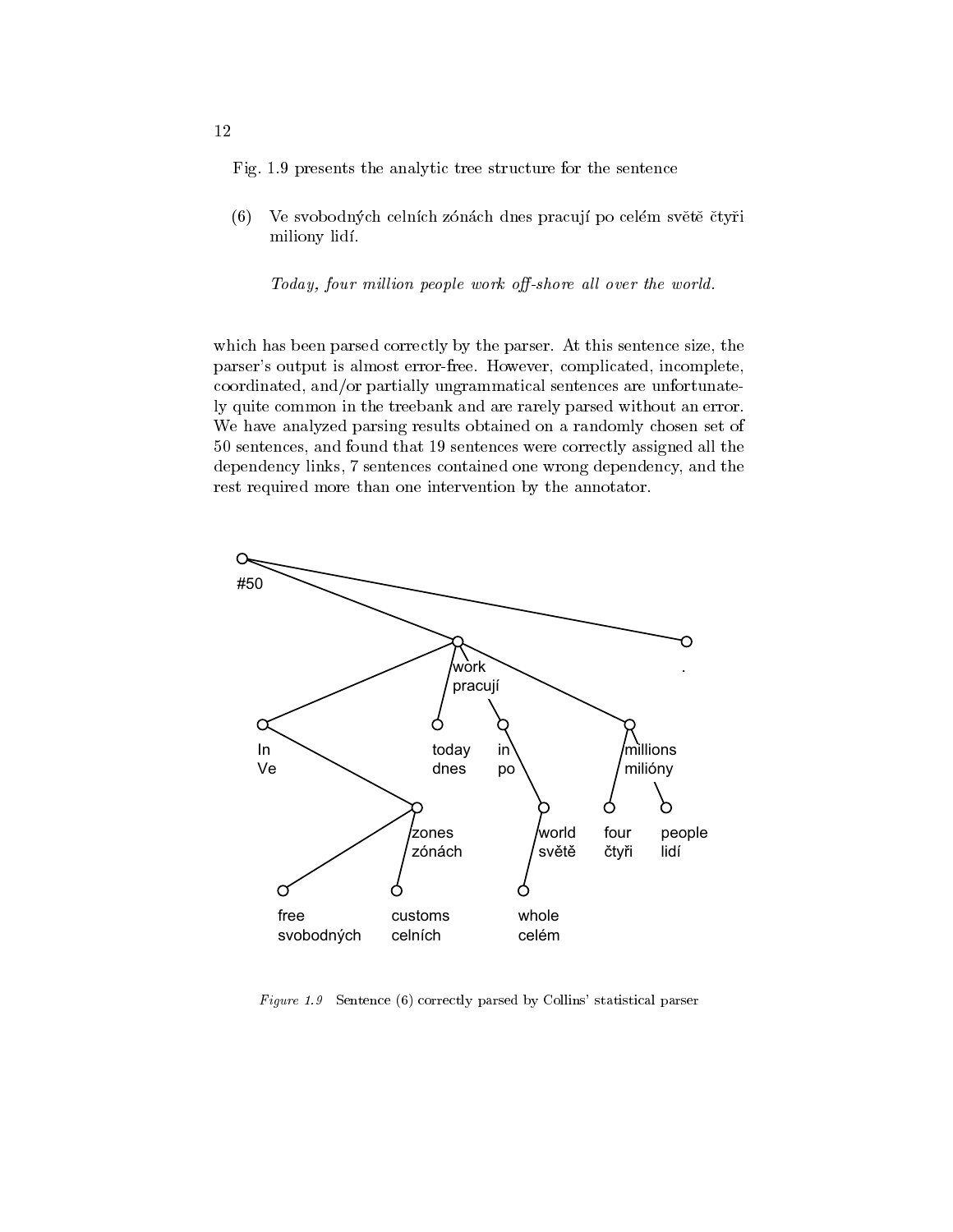It is interesting to note than the Collins' statistical parser makes "human-like" errors<sup>16</sup> in most cases, as exemplified in the sentence  $(7)$ :

(7) Uvádí se v analýze Komerční banky, kterou jsme dostali minulý tyden.

It is presented in the Komercni bank's analysis, which we obtained last week.

The relative clause was (semantically) incorrectly determined to be a modifier of the noun banka 'bank' (instead of analyza 'analysis') because the morphological tags of both banka 'bank' and analyza 'analysis' are possible antecedents for the relative pronoun kterou 'which' (based on number and gender agreement).

We can also examine the nature of the errors the parser makes outside the project to obtain very important material for the study of syntactic irregularities and idiosyncrasies.

## 4. MERGING THE MORPHOLOGICAL AND THE ANALYTICAL SYNTACTIC LEVEL

As has already been mentioned, the texts used for PDT come from the Czech National Corpus. They are reasonably but not  $100\%$  clean<sup>17</sup> and already have an SGML markup (Fig. 1.1). These texts are then morphologically analyzed, and after that, they are annotated simultaneously on both the morphological as well as the analytical levels (see Fig. 1.10 for a general scheme) . The separately produced annotations must be then merged into a single resource. Due to the less than perfect state of the input texts, some manual corrections (such as adding or deleting a wrongly introduced sentence boundary) are done to the original markup, making the merging task nontrivial. The merging procedure is a semi-automatic process; any discrepancies must be resolved manually.

## 5. TECTOGRAMMATICAL LEVEL

The third level of annotation, the tectogrammatical level, aims to describe the linguistic meaning of a sentence. It also uses the dependency framework; in fact, it is at this level where the Functional Generative Perspective  $(21)$  is followed most closely (and for the first time applied to real data).

 $^{16}$ Of a semantically slightly challenged human, that is; purely syntactic errors are truly rare.  $17$ Duplicates are removed, numbers normalized and marked, sentence breaks identified, etc. 18Obviously, we would have more (pre)processing options if we could do the morphological annotation first in full and the analytical level afterwards; unfortunately, various organiza-

tional, human resource, and funding constraints prevented that from happening.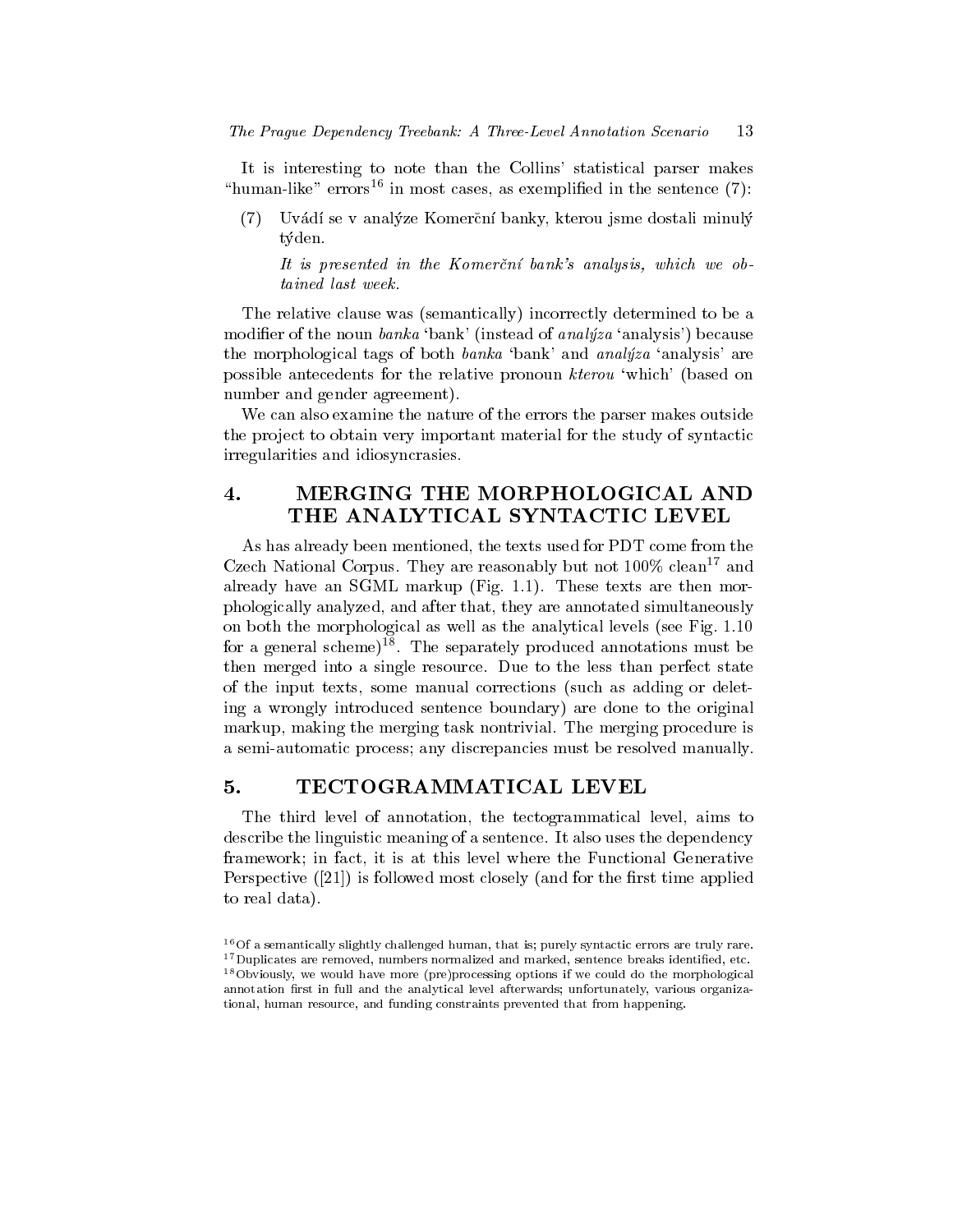

Figure 1.10 The scheme of merging the morphological and the analytical levels

#### $5.1$ FROM THE ANALYTICAL TO THE TECTOGRAMMATICAL LEVEL OF REPRESENTATION

In comparison to the analytic tree structures (ATS), the tectogrammatical tree structures (TGTS) have the following characteristics:

- (a) only autosemantic (lexical) words have a node of their own, while the correlates of function words (auxiliaries, prepositions etc.) are attached as indices to the autosemantic words to which they \belong" (auxiliaries and conjunctions to lexical verbs, prepositions to nouns, etc.);
- (b) nodes are added in case of clearly specied deletions on the surface level;
- $(c)$  non-projectivity (i.e., crossing of edges with each other or with perpendiculars incident to nodes) is not allowed; the relevant nodes are rearranged so that the condition of projectivity is met in the TGTS; the rearrangament is not arbitrary, though: it follows from the information structure of the sentence (see also (e) below);
- (d) analytic functions are substituted by tectogrammatical functions (such as Actor/Bearer, Patient, Addressee, Origin, Effect, different kinds of Circumstantials);
- (e) basic features of the information structure of the sentences (Topic-Focus Articulation) are added.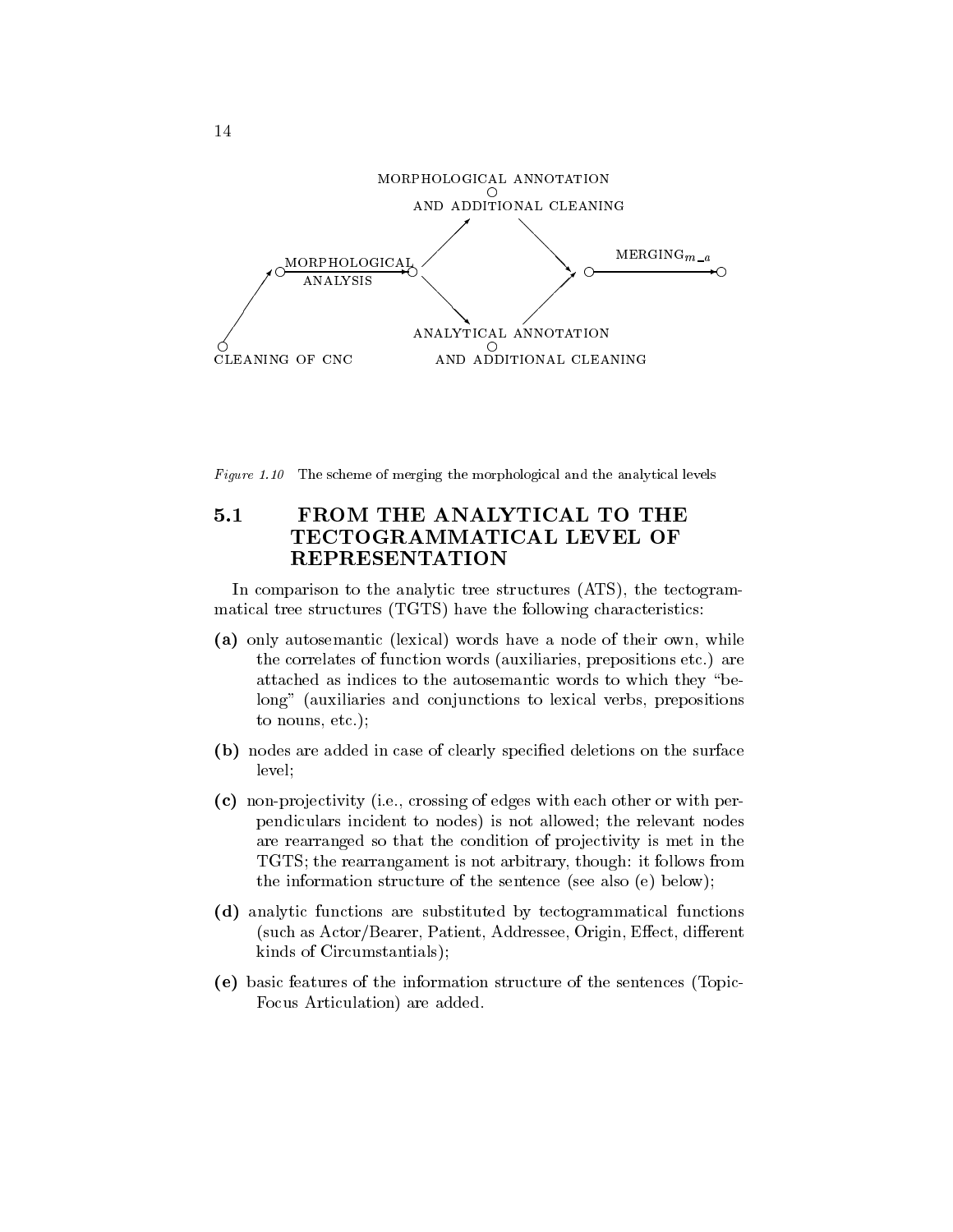## 5.2 TECTOGRAMMATICAL LEVEL OF REPRESENTATION

A detailed, though still tentative description of the attributes and their values assigned to nodes of the TGTS is given in [12]. For the purpose of perspicuity we give here a brief overview of the character of the labels; Table 1.A.2 in Appendix contains a list of all the attributes as prepared for the annotators (at this stage of the project).

Each label consists basically of three sets of attributes: the lexical value of the word (in the present phase, this value consists of the lemma attribute: trlemma), the so-called (morphosyntactic) grammatemes, re flecting the meaning of morphological categories, and the so-called functors, corresponding to syntactic functions (for the difference between grammatemes and functors, cf. the writings of the Functional Generative Description, esp. [20], [18], [21]). In addition to these three parts, there is an attribute tfa attached to each node, capturing the basic features of the topic-focus articulation of the sentence; the three values of this attribute are  $T$ (opic),  $F$ (ocus) and  $C$ (ontrast).

Among the (morphosyntactic) grammatemes there are attributes for three kinds of modality (sentential, verbal, and that expressed by modal verbs: sentmod, verbmod, deontmod), tense, aspect, iterativeness, number, gender, and degrees of comparison (degcmp).

About 40 functors (func) are distinguished, such as actor/bearer, addressee, patient, origin, effect, cause, regard, concession, aim, manner, extent, substitution, accompaniment, locative, means, temporal, attitude, cause, regard, directional, benefactive, comparison; there are also specific functors for dependents on nouns, as e.g. material, appurtenance, restrictive and descriptive adjunct, the relation of identity (see Table 1.A.2 in Appendix; compare also a similar scenario based on an assignment of 'cases' as presented in [13], or the assignment of predicateargument structure as suggested by [15] and performed by [17]). In addition to the above functors, we work with a more subtle differentiation of syntactic relations by means of the so-called syntactic grammatemes (in the present scheme, there are 12 syntactic grammatemes, attribute gram). The temporal relation can be supplemented by one of the grammatemes `before', `after', and `on', accompaniment, regard and benefactive are accompanied by a positive or a negative grammateme (with/without, for/against). The possibility to express an uncertainty of the annotator is ensured (either by means of an assignment of a second functor or by adding a special mark denoting that the assignment of the value of the functor is doubted). There are no remaining "double" functors anymore (cf. Sect. 3.1). The node attributes listed in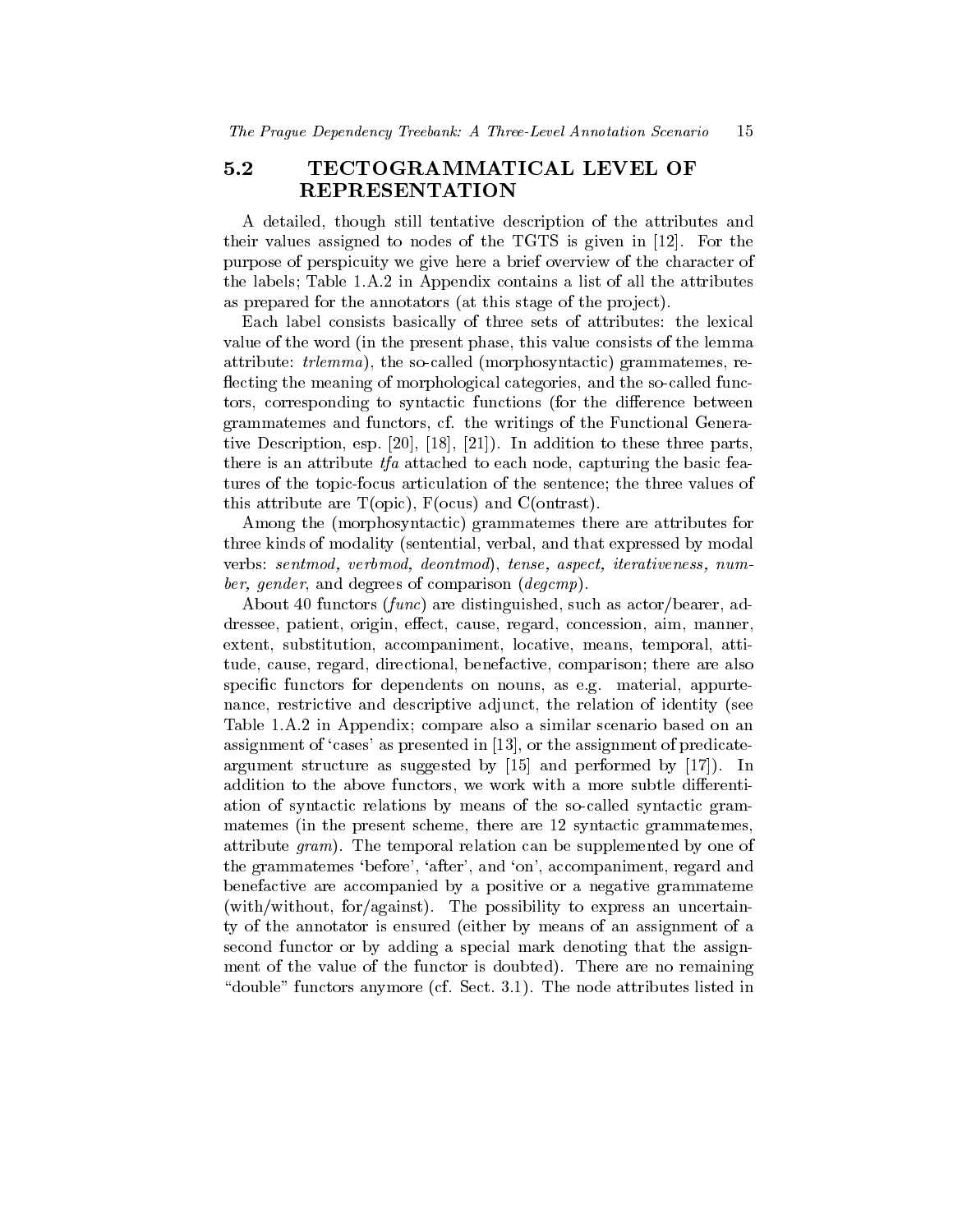Table 1.A.2 in Appendix are reserved for future annotation efforts, e.g. marking the coreference relation, or some technical purpose (marking of deleted/inserted nodes.)

In order to preserve the form of a tree for the TGTS, we work with a special node of coordination, with values such as conjunction, disjunction, gradation, adversative relation, consequence, reason and apposition.

#### $5.3$ AUTOMATIC AND MANUAL PROCESSING

The transduction of the analytic trees to the tectogrammatical ones is conceived of in two phases:

- (a) an automatic tree `pruning' and transformation,
- (b) a manual procedure (with the help of specically designed software tools).

In the following sections we focus on the first of the two procedures, namely on the automatic procedure translating analytic tree structures to tectogrammatical tree structures. More detailed rules for building the final TGTS manually can be found in  $[11]$  and  $[12]$ .

#### $5.4$ 5.4 AUTOMATIC PREPROCESSING

The input to the automatic procedure are the analytic trees. The main task of the procedure is to reduce the number of nodes in the tree by creating complex labels of the nodes that represent more than one word (as a result of the attachment of synsemantic words to the autosemantic ones, see point 5.1 (a)) and to translate the values of synsemantic words into the attributes of autosemantic words. The nodes in the pre-processed tree keep the values of all the analytical attributes and newly created attributes are added for the description of the properties of the TGTS briefly characterized in Section 5.2. The nodes deleted in the automatic procedure are in fact only marked as hidden (and are not considered to be part of the TGTS nor are they displayed on the screen), but they remain in the tree structure and can be examined if needed. Thus no information gets lost for later research and analysis.

### 5.5 TOOLS

The same macro programming language on the analytical level has been taken advantage of within the tree structure editor, since it is a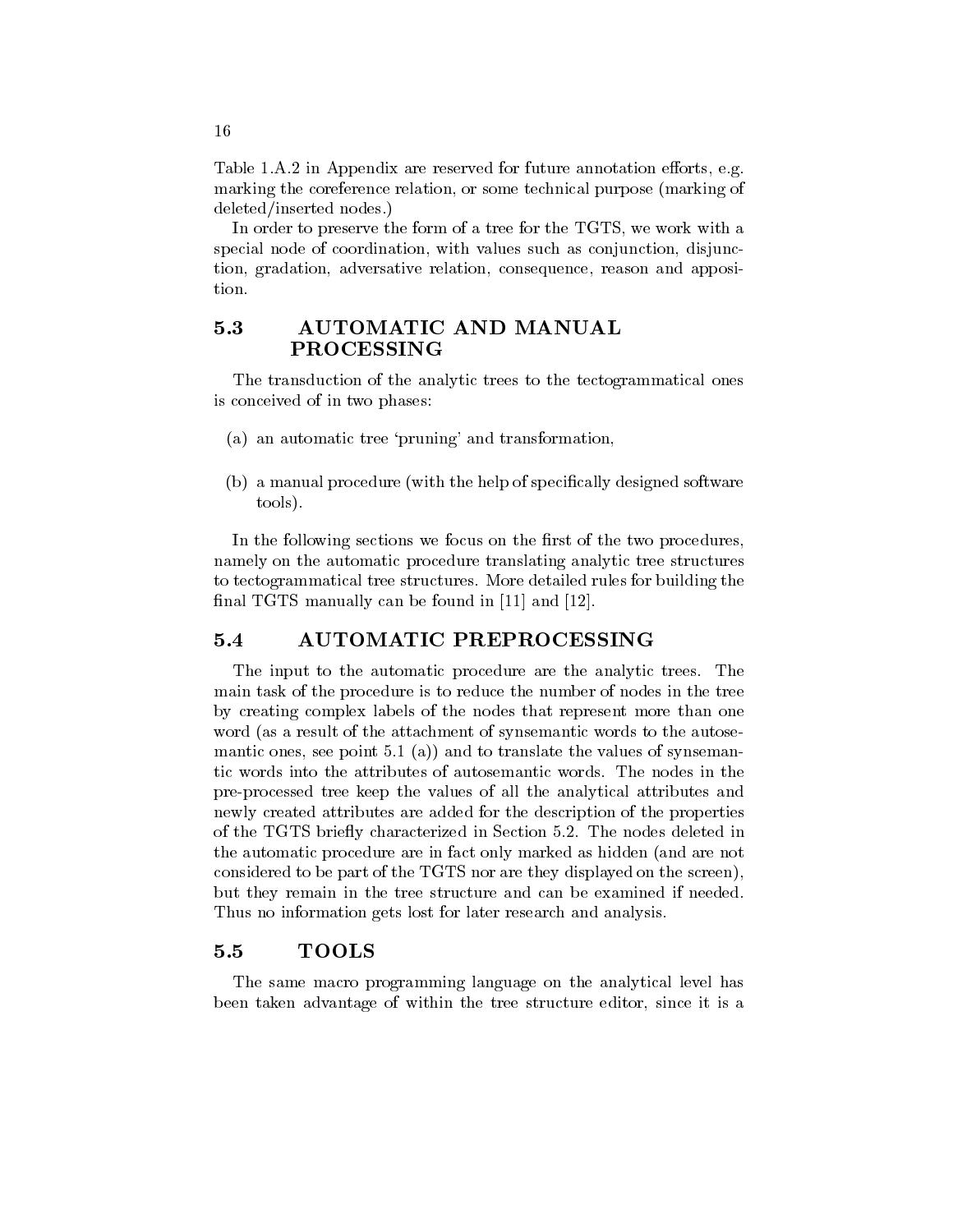powerful tool for handling tree structures. The following operations are available:

- (i) get a value of a given attribute of a given node,
- (ii) assign an attribute a value,
- (iii) find parent of a node,
- (iv) find the left or right brother of a node,
- (v) cut and paste a subtree.

The macros work either in an interactive mode, so that they can be run in the editor for the displayed tree, or in a batch mode, for preprocessing all the trees in a file.

Automatic Tree Structure Modifications. The following tree modications are performed fully automatically in a batch mode, before the annotators get the data for manual work.

- (i) Merge the verb with its auxiliary nodes (having the category AuxV or AuxT as their analytical function in ATS) and assign the values of the grammatemes of tense and verb modality to the respective verb on the basis of the lexical values of these auxiliary nodes. The lemmas of the merged nodes are concatenated into the trlema attribute of the verb. The original auxiliary nodes are deleted.
- (ii) Merge the modal verb with the autosemantic verb that depends on it in the ATS. This procedure works in three steps: the tree is rearranged so that the modal verb depends on the autosemantic verb, the value for the attribute deontmod of the latter verb is assigned according to the lexical value of the modal verb, and the modal verb node is deleted.
- (iii) Merge the nodes of complex prepositions and complex conjunctive expressions into a single node.
- (iv) Delete the nodes for prepositions; the lexical values of the prepositions are temporarily 'preserved' as values of the attribute fw (function word) of the respective governing noun and wait for further (manual) treatment. In case of coordination the prepositions are added to all coordinated nodes.
- (v) Delete the nodes representing subordinating conjunctions; the lemma of a conjunction is again 'preserved' as a value of the 'fw' attribute of the dependent verb and thus prepared for further (man-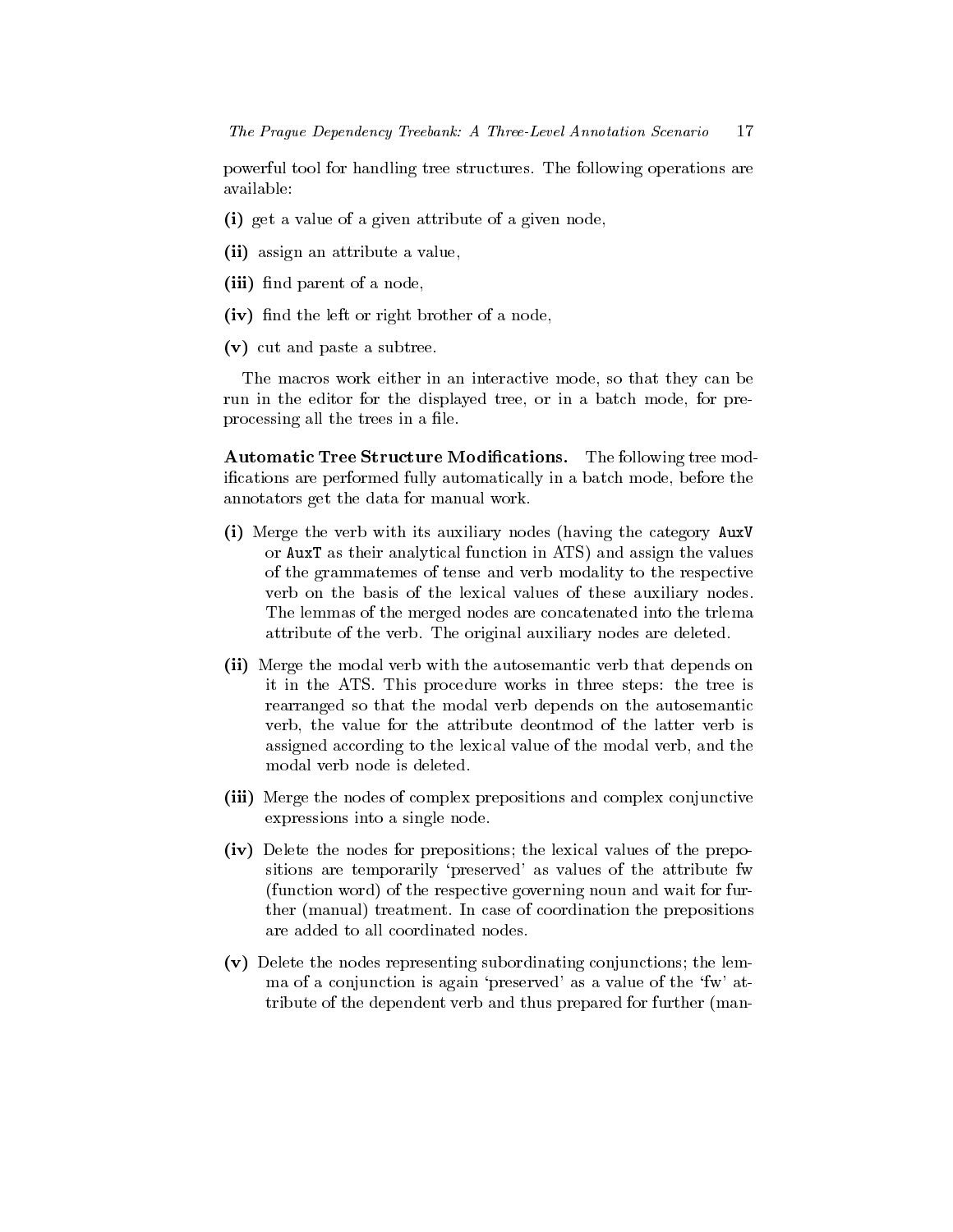ual) treatment. In case of coordination the conjunction is added to all coordinated nodes.

- (vi) Switch the direction of dependency for certain numerals and counted nouns (the numeral governs the noun in some cases on the analytical level, while in the tectogrammatical representation the noun should always be the governing node).
- (vii) Change the governor of the predicative complement; the complement in the TGTS depends on the verb (while in the ATS the dependency relation on the verb was only implicit, with the explicit relation to the respective noun or adjective). Assign the number of the original governor to the cornum attribute of the complement (thus marking a trace where the complement was moved from).
- (viii) Delete all auxiliary nodes with the analytic function AuxX.
- (ix) Fill the unresolved attribute values by one of the following special values: '???' indicates that the value needs to be processed manually, the value NIL is temporarily assigned to the attributes for which this value is expected to apply in most cases (e.g. attribute antec), and the value NA is assigned to the nodes where the given attribute is not applicable (e.g. tense for nouns).

Procedures that can be called manually for selected subtrees. In addition to the procedures that are invoked automatically (i.e. in the batch mode before the manual annotation starts), the tree editor offers a possibility for the human annotators to invoke certain procedures in case they need to carry out some rather complex modication of the tree structure. The following tasks can be performed by using a single keystroke:

- (i) Merge the current node with its mother into a single complex node.
- (ii) Merge the current node as a function word with its mother. This procedure is called for prepositions or conjunctions not annotated in the ATS as such, and therefore not touched automatically).
- (iii) Delete (hide) or undelete (restore) a subtree.
- (iv) Add a node for an Actor of the given verb. This procedure is called when the subject of the verb is missing in the ATS (due to the prodrop character of Czech). The new node is added as the daughter of the verb that is immediately \before" it. Mark the node by adding the value ELID in the attribute elided. Similar procedures can be used for other cases of adding nodes.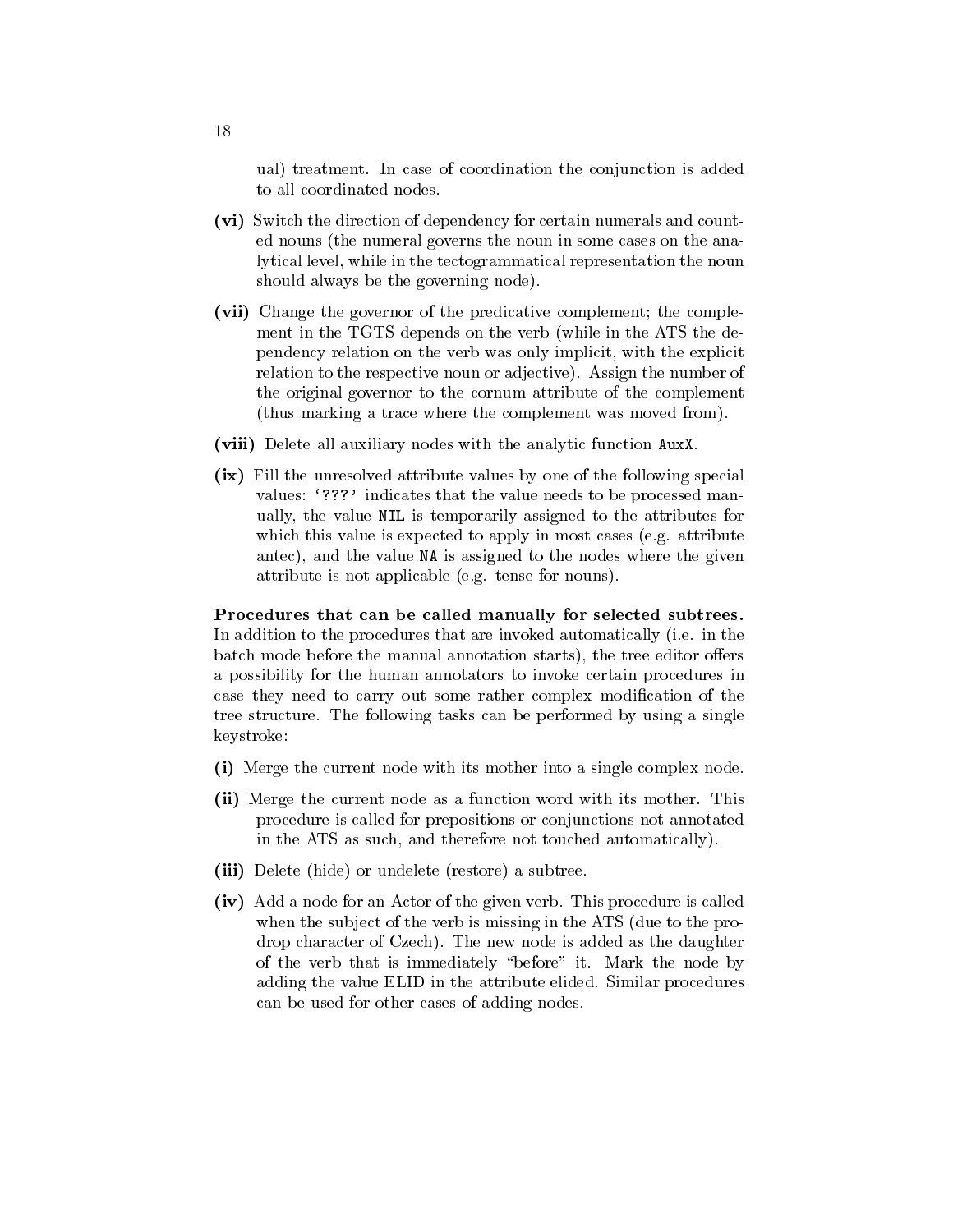- (v) Add a node for a missing verb.
- (vi) Add a node as a daughter of the selected node. This procedure is used for adding the missing complements of the governor.

### 5.6 ILLUSTRATION

In order to illustrate the differences between the ATS and the TGT-S and the transformation described above, we show here the two tree structures for the Czech sentence

(8) Kdo chce investovat dvě stě tisíc korun do nového automobilu, nelekne se, že benzín byl změnou zákona trochu zdražen.

He who wants to invest two hundred thousand crowns into a new car does not get frightened by the fact that gas was made a little bit more expensive due to a law change.

Fig. 1.11 is an ATS of the sentence (8), in which each word (as well as each punctuation mark) has a node of its own; only the lexical tags and the analytic functions are displayed.

In a (dramatically) simplified TGTS of the same sentence (Fig. 1.12) the tags written in lowercase letters denote the lexical values of the nodes; the uppercased tags are values of the dependency relations (attribute func) together with some of the grammatemes (*deontmod, func* and the tfa attribute). The value DSPP at the main verb of the sentence denotes that the given sentence is a part of a direct speech. For the purpose of perspicuity of the trees, morphological grammatemes other than those transformed from the function words occurring in the ATS are not displayed in our illustrative example. The tags T and F are the values of the attribute tfa capturing the backbone of the topic-focus articulation (information structure) of the sentence.

### 6. PDT VERSIONS 1.0 AND 2.0

The PDT version 1.0 is the full version of the PDT, containing about three times more tokens and sentences than the PDT version 0.519 .

The PDT version 1.0 contains complete manual annotation on the morphological and analytical levels. The volume on the morphological level is slightly higher (about 1.8M tokens), because a separate set of training data is needed to train taggers that might be used in the tra-

<sup>19</sup>Version 0.5 ("halfway through", rather optimistically) released in 1998  $(\text{http://ufal.ms.mff.cuni.cz/pdf/pdf.html})$  contains 26610 sentences and 456705 tokens.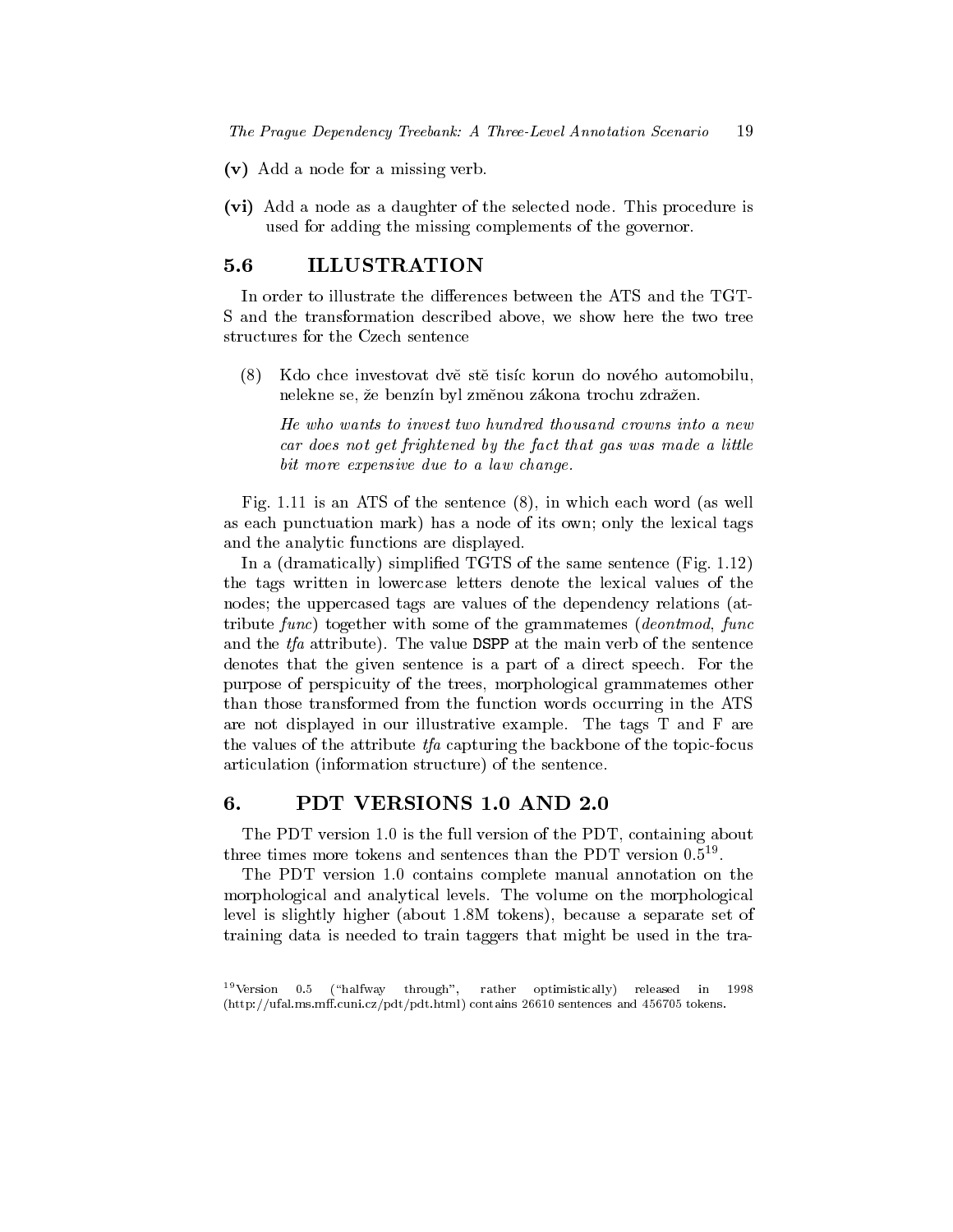

Figure 1.11 A Simplified ATS of sentence  $(8)$ 

ditional serial<sup>20</sup> approach to statistical parsing. On the analytical level, about 1.3M tokens in about 90k sentences are annotated.

The annotation effort resulting in PDT version 1.0, including a preparation phrase and a checking phase, took five years. A total of 22 people have been involved in one phase of the project or another, with about 17 simultaneously at the peak time. The total cost of the project can be determined only roughly, given the various funding sources and schemes; it is estimated at about \$600,000 over the five-year period.

The PDT version 2.0 will add the final third level of annotation (tectogrammatical annotation) to PDT version 1.0. It will be available with a reduced amount of data as preliminary "version 1.5" during 2002, and the final data volume will be reached at the end of 2004. The current plan is to annotate the tectogrammatical structure (deleting and adding

 $^{20}$ If automatic tagging and parsing of a new text is done in this order, it is better to train the parser on an automatically tagged training corpus using an identical tagger (cf. also Fig. 1.4). The tagger must obviously be trained on different training data to achieve realistic results.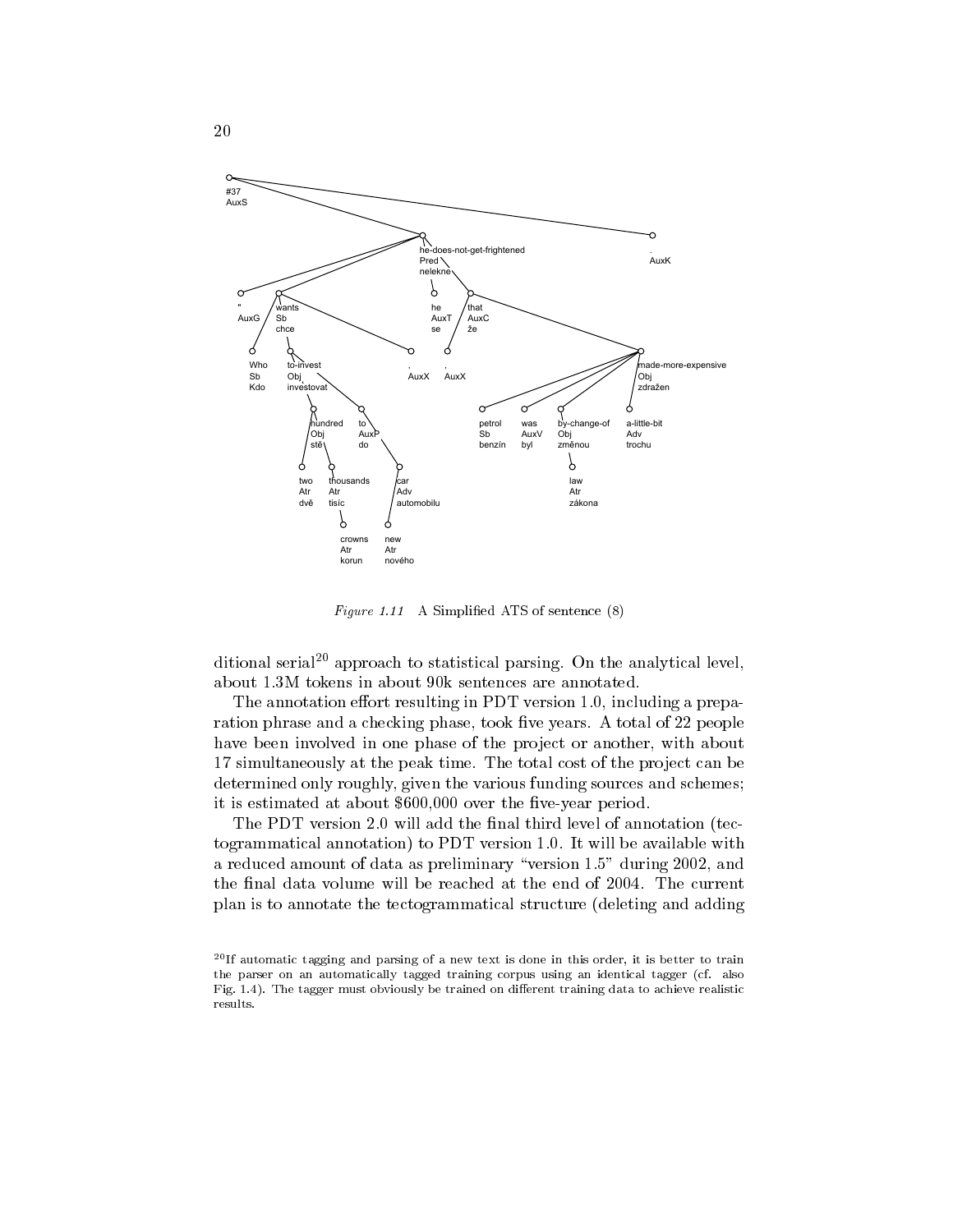

*Figure 1.12* A Simplified TGTS of sentence (8)

nodes, changing the "deep" word order etc.) first, and then annotate the rest, adding values to attributes one by one or in small groups. We do not expect all the attributes described in Table 1.A.1 in Appendix to be present<sup>21</sup> in either version, but an example file will be provided with all of them, in as high volume as possible. After 2004, the remaining attributes will continue to be filled in by manual and enhanced semi-automatic procedures.

The total effort resulting eventually in PDT version 2.0 will take roughly the same resources as version 1.0 did (slightly less people but somewhat higher total estimated expenses). Also, errors encountered at the lower two levels of annotation will be continuously corrected during this phase, and re-released in version 2.0.

<sup>&</sup>lt;sup>21</sup> Currently, a high-volume annotation effort has started for the attributes func and tfa. Also, many morphosyntactic attributes, such as *number*, tense and many others can be and will be filled in automatically.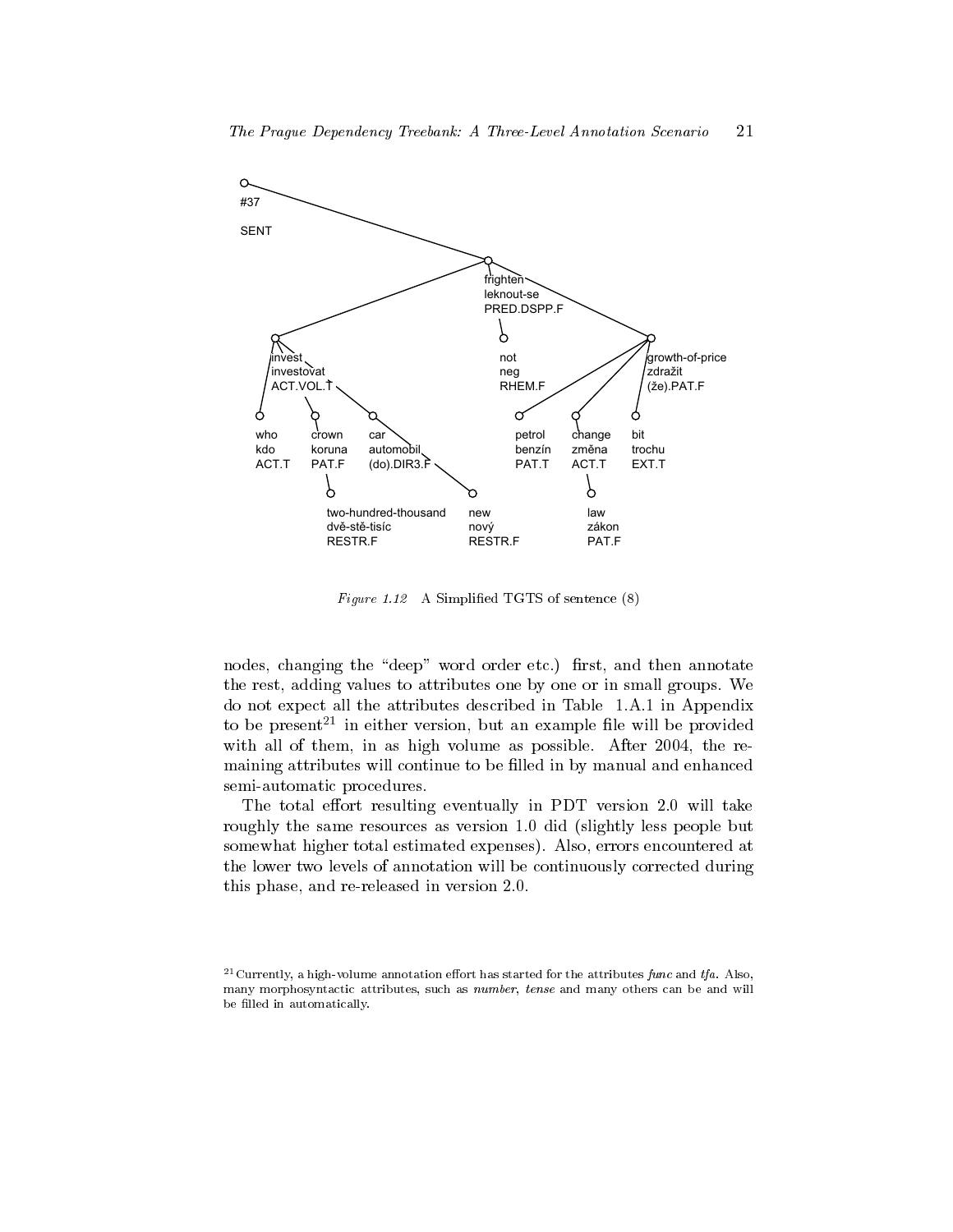#### 7. CONCLUSION

Everybody certainly agrees that building a treebank is a difficult task. Our belief is, however, that all the hard work will pay off in that not only we who are building it, but all computational linguists interested in morphology and syntax of natural languages in general, and of Czech and other inflectional and free word order languages in particular, will benefit from its existence. The building of the treebank has been very fruitful even now, two-thirds of the way through the whole treebank annotation.

## Acknowledgments

The project was started by the support from the grant GAČR (Formal specification of language structures) No. 405/96/0198, and the annotation process has been made possible by the grant GACR No.  $405/96$ /K214, by the project of the Ministry of Education of the Czech Republic No. VS96151, and by the NSF grant #IIS-9732388 through Johns Hopkins University, Baltimore. The development of some software tools used in this project has been supported by the grain GACR No.  $400/95/0130$ and by an individual grant OSF RSS/HESP 1996/195. This contribution is an updated version of two papers presented at the ATALA treebanks workshop in Paris, June 18-19, 1999. Section 5 was in a preliminary form published in Prague Bulletin of Mathematical Linguistics No. 71, pp. 5-12.

We would like to thank all those involved in the project, specifically Petr Sgall, and all the annotators who manually processed the large volume of text. We would also like to thank those who created the indispensable software tools used throughout the pro ject, most notably Michal Kren and Petr Pa jas, and Michael Collins for providing us with his parser adapted for Czech. The authors of the present paper gratefully acknowledge the valuable share of the co-authors of one of the original papers in the research that has led to the results reported here.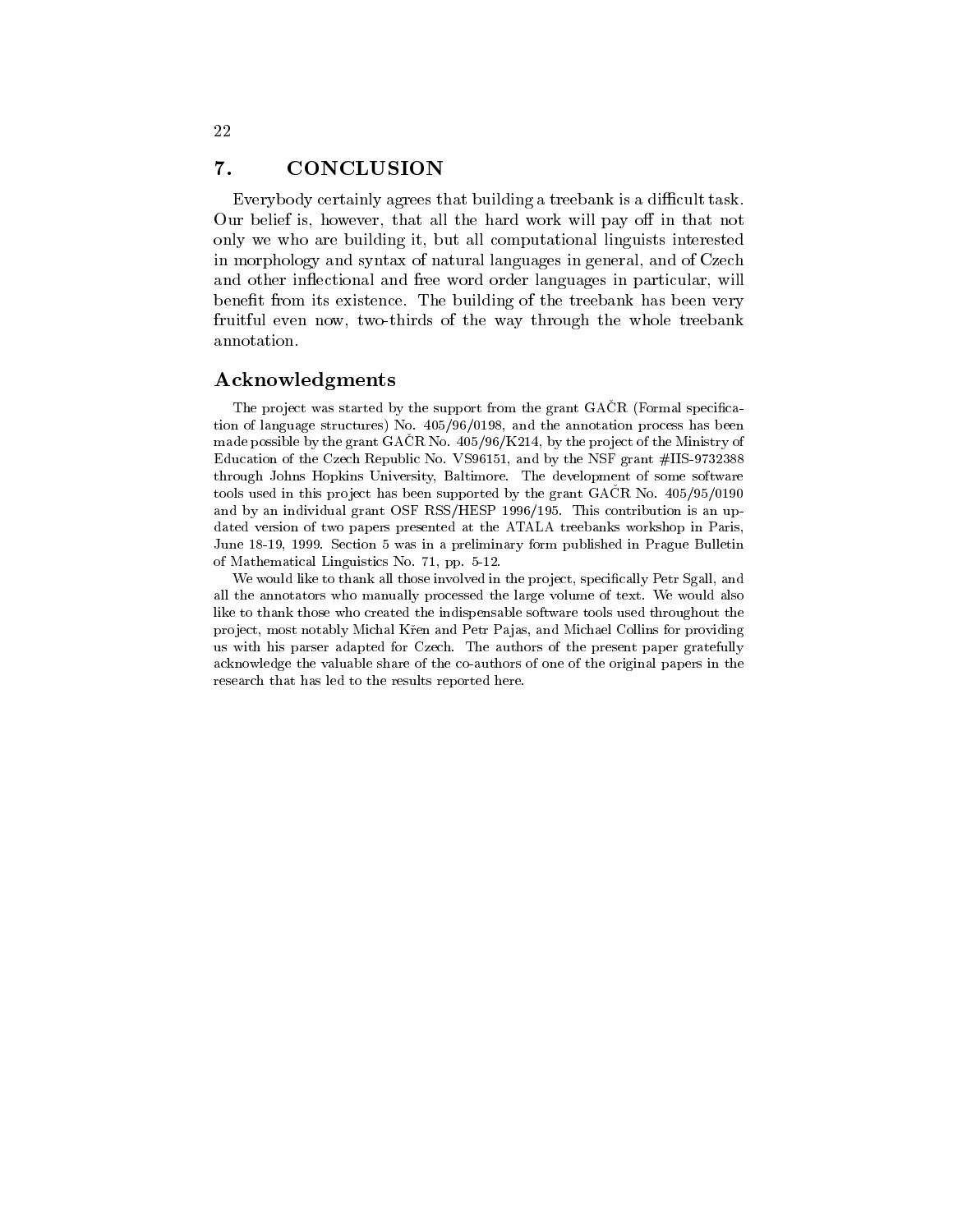# Appendix

| afun                       | Description                                                                                                                                                                                                                                                                                   |  |
|----------------------------|-----------------------------------------------------------------------------------------------------------------------------------------------------------------------------------------------------------------------------------------------------------------------------------------------|--|
| Pred                       | Predicate if it depends on the added root node (main predicate)                                                                                                                                                                                                                               |  |
| Sb                         | Subject                                                                                                                                                                                                                                                                                       |  |
| Obj                        | Object                                                                                                                                                                                                                                                                                        |  |
| Adv                        | Adverbial (without a detailed type distinction)                                                                                                                                                                                                                                               |  |
| Atv                        | Complement; technically depends on its non-verbal governor                                                                                                                                                                                                                                    |  |
| AtvV                       | Complement; if only one governor is present (the verb)                                                                                                                                                                                                                                        |  |
| Atr                        | Attribute                                                                                                                                                                                                                                                                                     |  |
| Pnom                       | Nominal predicate's nominal part, depends on the copula "to be"                                                                                                                                                                                                                               |  |
| AuxV                       | Auxiliary Verb "to be" (být)                                                                                                                                                                                                                                                                  |  |
| Coord                      | Coordination node                                                                                                                                                                                                                                                                             |  |
| Apos                       | Apposition node                                                                                                                                                                                                                                                                               |  |
| AuxT                       | Reflexive particle se, lexically bound to its verb                                                                                                                                                                                                                                            |  |
| AuxR                       | Reflexive particle se, which is neither Obj nor AuxT (passive)                                                                                                                                                                                                                                |  |
| AuxP                       | Preposition, or a part of compound preposition                                                                                                                                                                                                                                                |  |
| AuxC                       | Conjunction (subordinate)                                                                                                                                                                                                                                                                     |  |
| AuxO                       | (Superfluously) referring particle or emotional particle                                                                                                                                                                                                                                      |  |
| AuxZ                       | Rhematizer or other mode acting to stress another constituent                                                                                                                                                                                                                                 |  |
| AuxX                       | Comma (but not the main coordinating comma)                                                                                                                                                                                                                                                   |  |
| AuxG                       | Other graphical symbols not classified as AuxK                                                                                                                                                                                                                                                |  |
| AuxY                       | Other words, such as particles without specific<br>(syntactic) function, parts of lexical idioms, etc.                                                                                                                                                                                        |  |
| AuxS                       | The (artificially created) root of the tree $(\#)$                                                                                                                                                                                                                                            |  |
| AuxK                       | Punctuation at the end of sentence or direct speech or citation clause                                                                                                                                                                                                                        |  |
| ExD                        | Ellipsis handling (Ex-Dependency): function for nodes which<br>"pseudo-depend" on a mode on which they would not<br>if there were no ellipsis                                                                                                                                                 |  |
| AtrAtr<br>AdvAtr<br>ObjAtr | A node (analytical function: an attribute) which could depend<br>also on its governor's governor (and have the appropriate other function).<br>There must be no semantic or situational difference between the two<br>cases (or more, in case of several attributes depending on each other). |  |

Table 1.A.1 Values of the analytical function attribute (STags)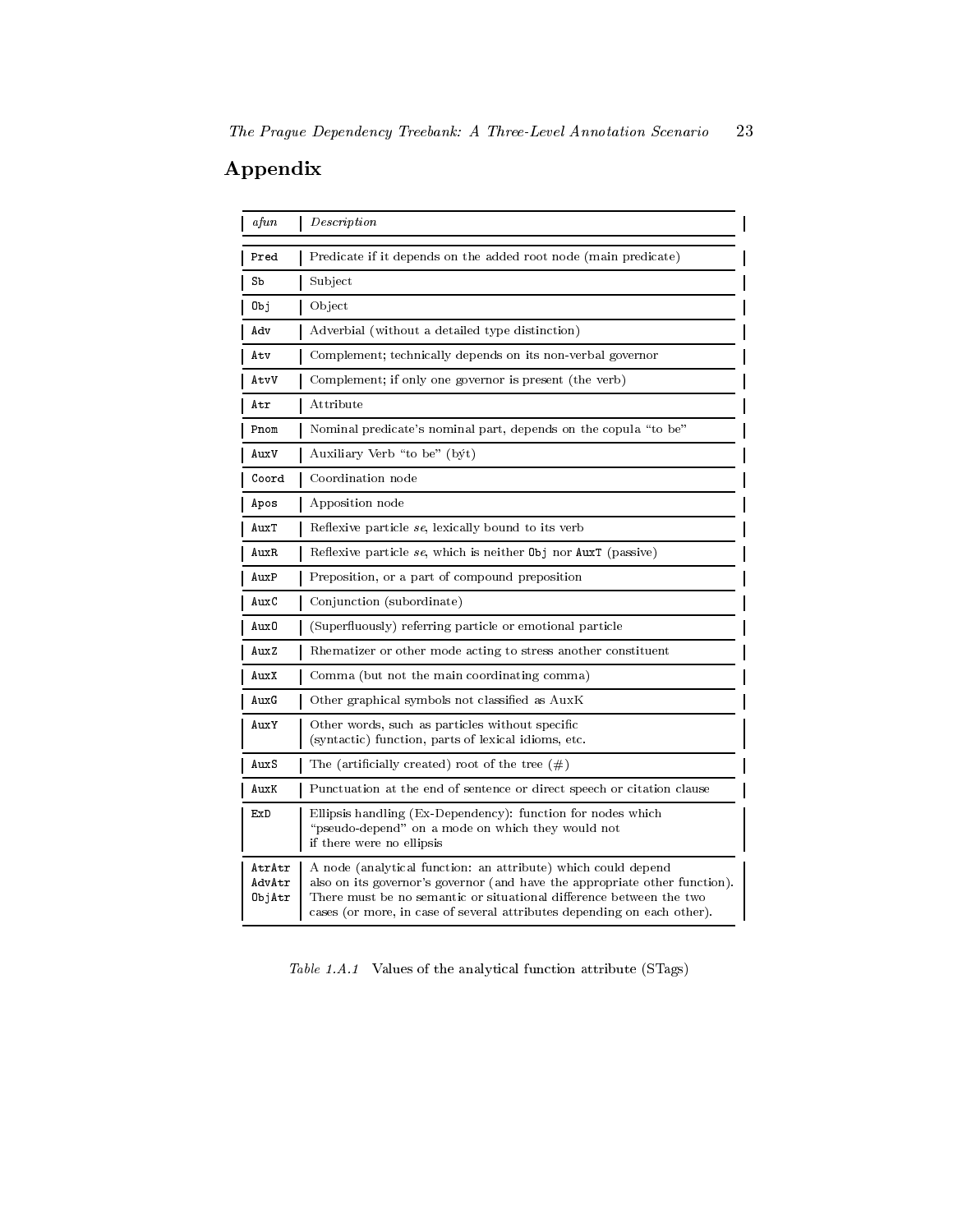| Attribute       | Values (any value is possible if the list is not given)                                                                                                                                                                                                                                                                        |
|-----------------|--------------------------------------------------------------------------------------------------------------------------------------------------------------------------------------------------------------------------------------------------------------------------------------------------------------------------------|
| trlemma         | string                                                                                                                                                                                                                                                                                                                         |
| qender          | ANIMINANFEMNEUTNA ???                                                                                                                                                                                                                                                                                                          |
| number          | $SG PL NA $ ???                                                                                                                                                                                                                                                                                                                |
| degreemp        | POSCOMPSUPNA ???                                                                                                                                                                                                                                                                                                               |
| $_{tense}$      | SIM ANT POST NA ???                                                                                                                                                                                                                                                                                                            |
| $\emph{aspect}$ | PROCCPLRESNA???                                                                                                                                                                                                                                                                                                                |
| iterativeness   | IT1 IT0 NA ???                                                                                                                                                                                                                                                                                                                 |
| verbmod         | IND IMPCDNNA ???                                                                                                                                                                                                                                                                                                               |
| $deon \,tmod$   | DECL DEB HRT VOL POSS PERM<br>$ FAC NA ?$ ??                                                                                                                                                                                                                                                                                   |
| $_{sentmod}$    | ENUNC EXCL DESID IMPER INTER NA ???                                                                                                                                                                                                                                                                                            |
| $_{tfa}$        | T F C NA ???                                                                                                                                                                                                                                                                                                                   |
| func            | ACT PAT ADDREFF ORIGACMP ADVS AIM APP APPS ATT<br> BEN CAUS CNCS COND CONJ COMPL CPR CRIT CSQ CTERF<br> DENOT DES DIFF DIR1 DIR2 DIR3 DISJ ETHD EXT<br> FRWH GRAD ID INTF INTT HER LOC MANN MAT MEANS MOD<br>NORM PAR PRECREAS REGRESL RESTR RHEM RSTR SUBS<br>TFHL THL THO TOWH TPAR TSIN TTILL TWHEN VOC VOCAT<br>NASENT ??? |
| gram            | 0   GNEG   DISTR   APPX   GPART   GMULT   VCT   PNREL   ON   BEF   AFT<br>JAFT INTV                                                                                                                                                                                                                                            |
| reltype         | CO PANIL ???                                                                                                                                                                                                                                                                                                                   |
| fw              | string                                                                                                                                                                                                                                                                                                                         |
| phraseme        | string                                                                                                                                                                                                                                                                                                                         |
| del             | ELID ELEX EXPN NIL ???                                                                                                                                                                                                                                                                                                         |
| quo ted         | QUOT NIL ???                                                                                                                                                                                                                                                                                                                   |
| $_{dsp}$        | DSPDSPPNIL ???                                                                                                                                                                                                                                                                                                                 |
| coref           | ID number (pointer)                                                                                                                                                                                                                                                                                                            |
| $_{cornum}$     | ID number (pointer)                                                                                                                                                                                                                                                                                                            |
| $\it{corstn}$   | PREV NIL ???                                                                                                                                                                                                                                                                                                                   |
| $\it antec$     | all 'func' values                                                                                                                                                                                                                                                                                                              |

Table 1.A.2 List of the TGTS attributes and their values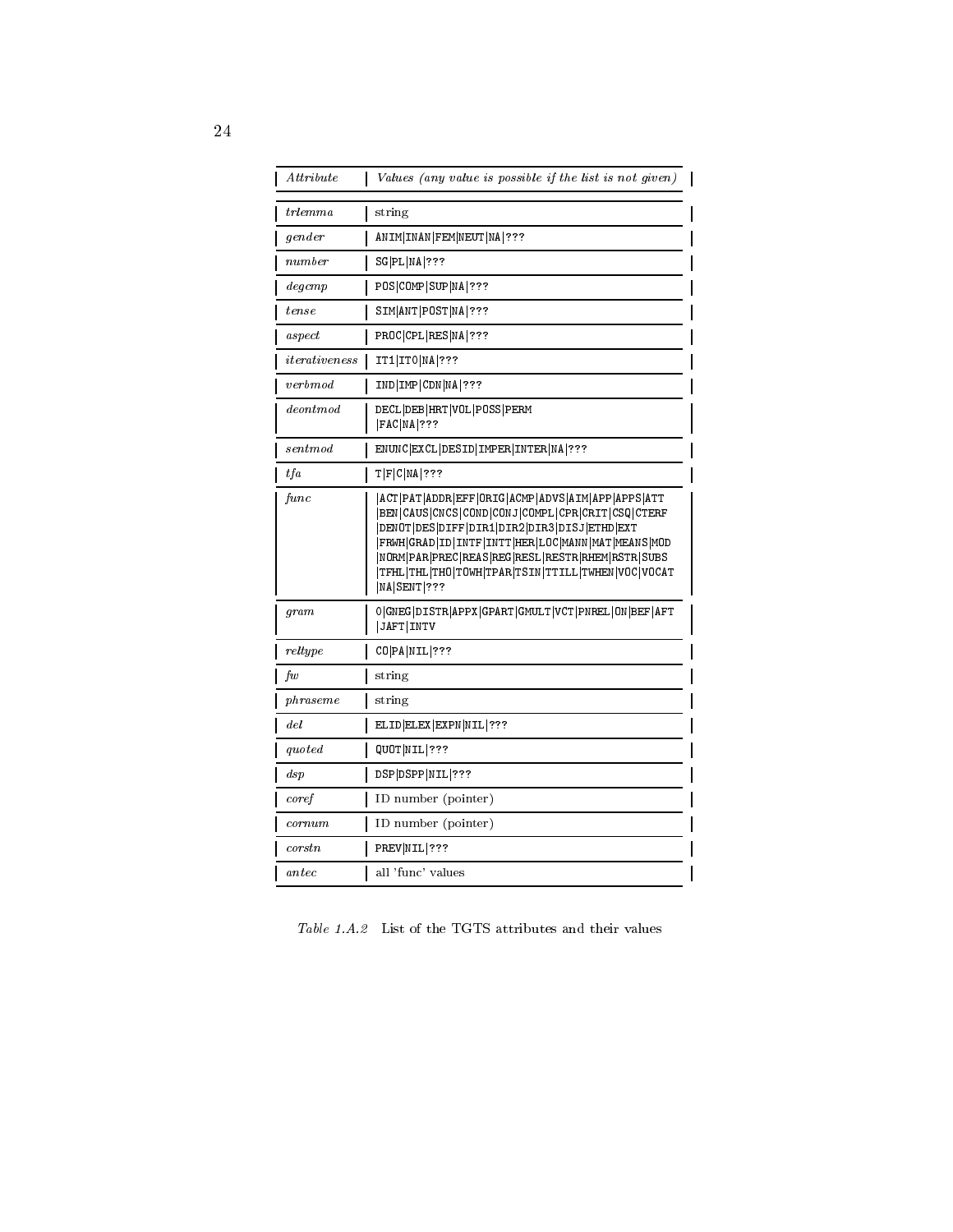### References

- [1] Bémová Alla, Buráňová Eva, Hajič Jan, Kárník Jiří, Pajas Petr, Panevova Jarmila, Uresova Zdenka and Jan St epanek. (1997). Anotace na analytické rovině - příručka pro anotátory [Annotation on the Analytical Level - Annotator's Guidelines], Technical Report #4 (draft), UFAL MFF UK, Prague, Czech Republic (in Czech).
- [2] Collins, Michael. (1997). Statistical Parser Based on Bigram Lexical Dependencies. In Proceedings of the 35th Annual Meeting of the  $ACL/EACL'97$ , pp. 16-23, Madrid, Spain.
- [3] Collins, Michael, Hajič Jan, Brill Eric, Ramshaw Lance, and Christopher Tillmann. (1999). A Statistical Parser of Czech. In Proceedings of 37th  $ACL'99$ , pp. 505-512, University of Maryland, College Park, June 22-25.
- [4] Czech National Corpus (CNC). http://ucnk.ff.cuni.cz.
- [5] Hajič, Jan. (1998). Building a Syntactically Annotated Corpus: The Prague Dependency Treebank. In Issues of Valency and Meaning. Studies in Honor of Jarmila Panevová, ed. Eva Hajičová, pp. 106-132, Karolinum, Charles University Press, Prague, Czech Republic.
- [6] Hajič, Jan. (in press). *Disambiguation of Rich Inflection (Computa*tional Morphology of Czech). Charles University Press - Karolinum.
- [7] Hajič, Jan, Brill, Eric, Collins, Michael, Hladká, Barbora, Jones, Douglas, Kuo, Cynthia, Ramshaw, Lance, Schwartz, Oren, Tillmann, Christopher and Daniel Zeman. (1998). Core Natural Language Processing Technology Applicable to Multiple Languages: Workshop98 Final Report for the 1998 Language Engineering Workshop for Students and Professionals: Integrating Research and Education, Center for Language and Speech Processing, Johns Hopkins University, Baltimore, MD, Research Note 37.
- [8] Hajič, Jan, and Eva Hajičová. (1997). Syntactic Tagging in the Prague Tree Bank. In Proceedings of the Second European Seminar "Language Applications for a Multilingual Europe" (ed. by R. Marcinkeviciene and N. Volz), pp. 55-68, Kaunas.
- [9] Ha jic, Jan, and Barbora Hladka. (1997). Probabilistic and Rule-Based Tagger of an Inflective Language - a Comparison. In *Proceed*ings of the 5th Conference on Applied Natural Language Processing, pp. 111-118, Washington, USA.
- [10] Hajič, Jan, and Barbora Hladká. (1998). Tagging Inflective Languages: Prediction of Morphological Categories for a Rich, Structured Tagset. In Proceedings of COLING-ACL Conference, pp. 483-490, Montreal, Canada.